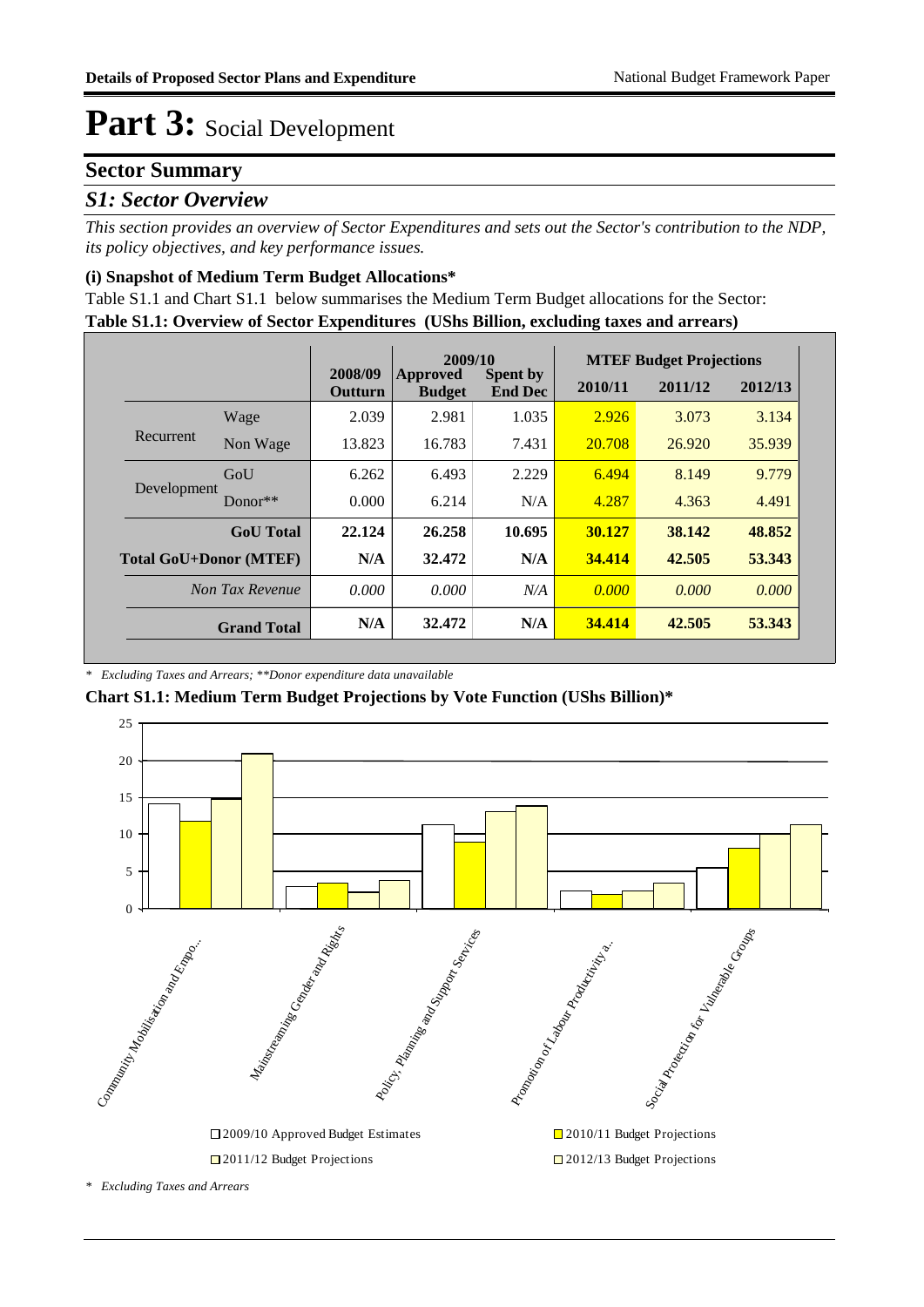### **Sector Summary**

### **(ii) Sector Contributions to the National Development Plan**

The Social Development Sector contributes to all NDP objectives but is particularly focused on objective the following:

Increasing household incomes and promoting equity; this is through reduction of the inequalities in access, control and ownership of reproductive resources.

Enhancing the availability and quality of gainful employment, this is through training of the youth in the functional skills.

Increasing access to quality social services, this is through mobilisation and empowerment of communities.

### **(iii) Medium Term Sector Policy Objectives**

The sector objectives which guide medium term outputs and resource allocations are:

- *Reduce issues of inequality and exclusion in access, control and ownership to services across all sectors and at all levels;*
- *Protect vulnerable persons from deprivation and livelihood risks;*
- *Empower communities to appreciate, access, participate in, manage and demand accountability in public and community based initiatives;*
- *Create an enabling environment for increasing employment opportunities and productivity for improved livelihoods and social security for all, especially the poor and vulnerable;*
- *Provide vaccational skills training for the youth to match the labour market requirements; and*

*- Improve performance of Social Development Institutions to coordinate and implement the Social* 

*Development Investment Plan (SDIP) at various levels.*

#### **(iv) Key Policy Implementation Issues to be addressed over the Medium Term**

The sector considers the following issues crucial to address over the medium term, to improve sector performance and the achievement of sector objectives

- *Instability of vulnerable groups, particularly the chronically poor (Alcoholism and Delinquency)*
- *High labour Flight and Unemployment, particularly amongst Youth*
- *Poor Management Information Systems at Centre and District Levels*
- *Insufficient Public Awareness for Gender Mainstreaming Concerns*

### *S2: Past Sector Performance and Medium Term Plans*

*This section describes past and future performance, in terms of sector outcomes, key sector outputs, costs and plans to address key sector performance issues.* 

#### **(i) Sector Outcomes and the Achievement of Sector Objectives**

The Community Mobilization and Empowerment Strategy which guides the implementation of activities for community mobilization helps the Ministry to achieve the objective of empowering communities to appreciate, access, participate in, manage and demand accountability in public and community based initiatives;

The Gender policy guides the mainstreaming of gender and this has resulted into having plans that are gender sensitive leading to the achievement of addressing the issues of inequality and exclusion in access to services across all sectors and at all levels.

Regular inspection of workplaces and settlement of labour disputes results into a conducive working environment leading to increased employment opportunities and productivity for improved livelihoods and social security for all, especially the poor and vulnerable

The social protection policies e.g the Policy on Elderly and Disability will guide the implementation of activities for the elderly and disabled people this will result into their active participation in the development process and this will also help the ministry to achieve its objective of protecting the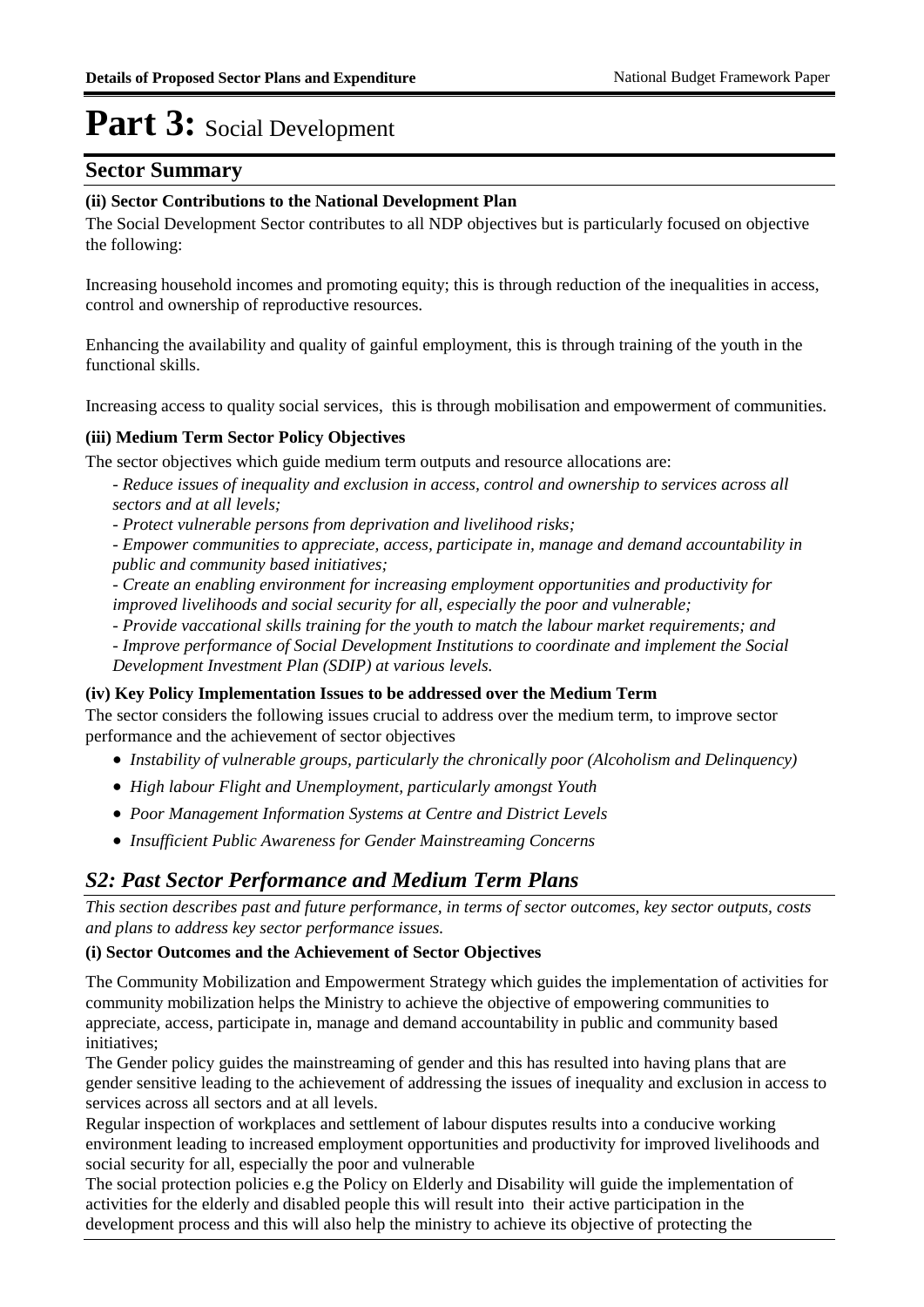### **Sector Summary**

vulnerable persons from deprivation and livelihood risks

#### **Table S2.1: Current Status and Future Forecasts for Sector Outcomes**

| <b>Outcome and Outcome Indicator</b>                                                                                 | <b>Baseline</b> | <b>Medium Term Forecast</b> |  |  |  |  |
|----------------------------------------------------------------------------------------------------------------------|-----------------|-----------------------------|--|--|--|--|
| Protection of the vulnerables from deprivation and livehood risks<br>Outcome:                                        |                 |                             |  |  |  |  |
| Cases of Gender Based Violence, No and % change.                                                                     | 4110 (7008)     | 2055(2011/12)               |  |  |  |  |
| Crime rates No. and % change                                                                                         | 16177 (2008)    | 8587(2011/12)               |  |  |  |  |
| Increased employment opportunities and improved livelihoods especially among the poor and the Vulnerable<br>Outcome: |                 |                             |  |  |  |  |
| Unemployment Rate % (National, Youth)                                                                                | 36% (2007)      | $20\%$ (2011/12)            |  |  |  |  |

### **(ii) Past and Future Planned Sector Outputs**

*Performance for the first half of the 2009/10 financial year*

### Community Mobilisation and Empowerment

Formulated appropriate policies to empower communities to appreciate, access, participate in, manage and demand accountability in public and community based initiatives. It strengthened the capacity of the community development staff at all levels to perform their functions in 15 districts. It also disseminated Functional Adult Literacy IEC materials.

It an effort to empower communities to access information, the Ministry acquired and distributed 1,078,112 reading materials to the public libraries, monitored 10 libraries; established and supported 4 community libraries.

### Mainstreaming Gender and Rights

In order to achieve gender equality, the Ministry developed guidelines for auditing gender Mainstreaming in Local Governments and supported five SGBV action plans in the districts of Masindi, Gulu, Kanungu, Kapchorwa and Arua, facilitated the Reproductive, Education and Community Health (REACH) Programme with Shs100.0m for non wage subvention to implement activities related to the elimination of FGM and supported the National Women Council with Shs42.5m for wage and Shs400.00m for non wage subvention. It also finalised the Uganda Status Reports on the African Union Solemn Declaration and reviewed the Beijing Declaration Platform for action (Beijing +15).

### Promotion of labour Productivity and Employment

In order to provide an enabling environment for equitable access to safe, healthy, industrial harmony and productive work for the active labour force, the Ministry finalised and disseminated the regulations for the labour laws. It inspected 270 workplaces to ensure compliance with the terms and conditions of service and safety of the workers and investigated 03 occupational accidents. In addition the ministry inspected workplaces for Ugandans working abroad (Afghanistan, Iraq, and United Arab Emirates) for compliance with safety and health of workers;

#### Social Protection for the vulnerable groups

In order to protect the vulnerable group from deprivation and livelihood perils, the Ministry developed/ reviewed a number of policies, regulations and acts to guide the delivery of services to the vulnerable including the babies and children's homes 1991, the National Council for Disability (NCD) Act 2003.

The Ministry has protected, cared for and trained 200 vulnerable youth in the children/youth rehabilitation institutions / centres; provided welfare services (food, Medicare, utilities) to 774 children in Ministry institutions; resettled 32 juveniles and 27 abandoned/lost children in their communities; supported the renovation of Kampirngisa, Naguru reception centre and the remand home. It empowered the vulnerable groups by providing Vocational skills training to 252 Youth including materials and financial support for monitoring youth projects/groups and implementation of other children and youth activities in the 19 PCY districts and provided Shs0.574bn for wage and Shs0.148bnfor non wage to autonomous institutions.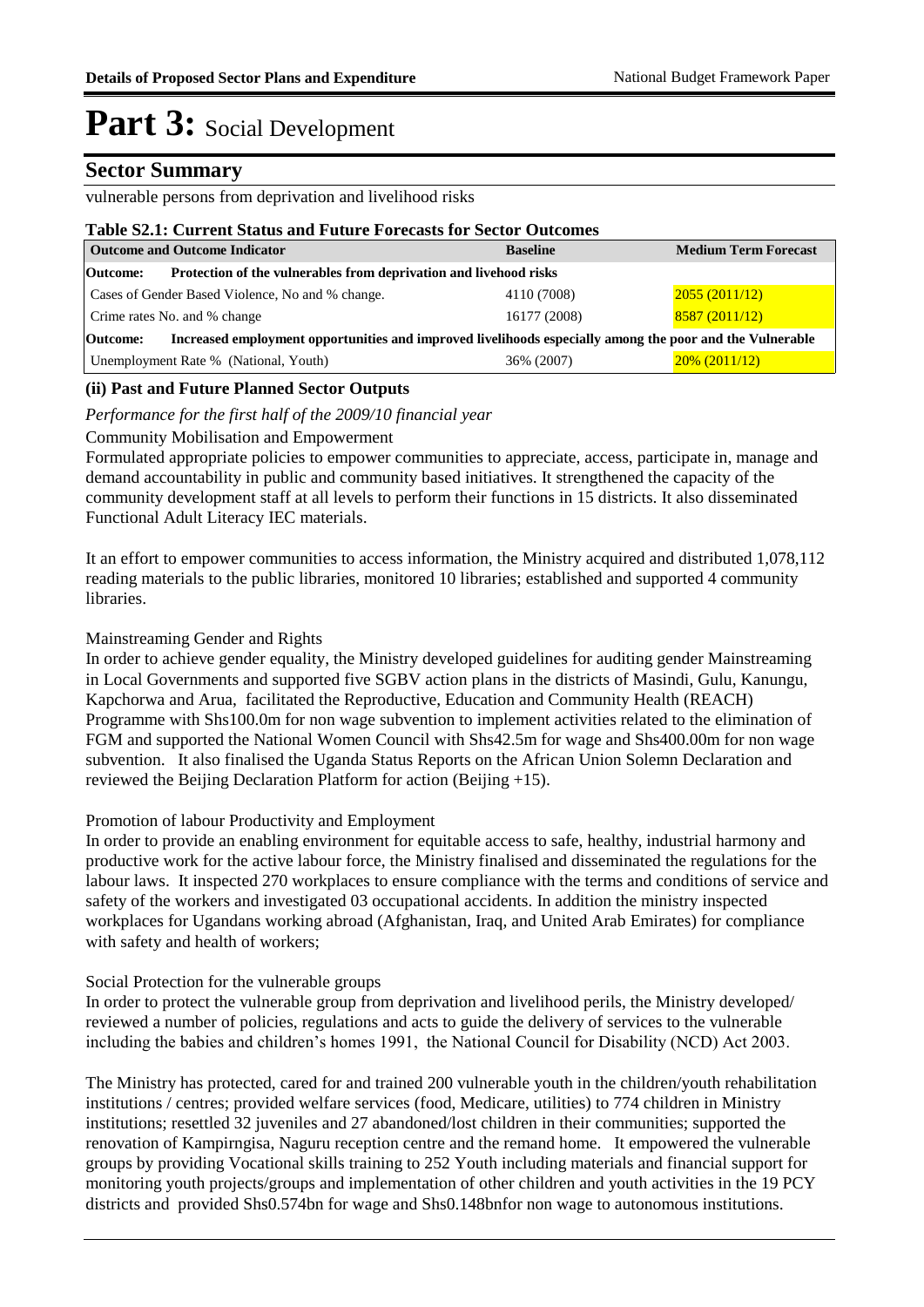### **Sector Summary**

#### Policy Planning and Support services

In order to provide technical guidance on support services for the sector, the Ministry provided administrative services such as supervising the Development of policies, guidelines, standards in the different vote functions and payment of utilities, rent, staff welfare, logistics for entitled officers, internet , IFMS ,cleaning and security services and maintained and serviced the Ministry fleet; Conducted the 4rd Social Development Sector Review that generated the undertakings for the FY2010/11. Opened boundaries of the land for the ministry institutions and has secured 3 title deeds. It provided policy, planning and support services to the sector. The Ministry intensified the monitoring and evaluation of the Social Development Sector activities in the Local Governments during the first and second quarters and, initiated the implementation of the Multi-Sectoral Strategy on Street Children Initiated starting with the Social Development Sector activities; 460 children and adults withdrawn from the streets of Kampala City and other towns and settled; and Oversight functions to departments provided.

#### **Table S2.2: Past and Medum Term Key Sector Output Indicators\***

|                                                                                                                                |                    | 2009/10                 |                              |                | <b>MTEF Projections</b> |                |
|--------------------------------------------------------------------------------------------------------------------------------|--------------------|-------------------------|------------------------------|----------------|-------------------------|----------------|
| Vote Function Key Output<br><b>Indicators and Costs:</b>                                                                       | 2008/09<br>Outturn | <b>Approved</b><br>Plan | Outturn by<br><b>End Dec</b> | 2010/11        | 2011/12                 | 2012/13        |
| Vote: 018 Ministry of Gender, Labour and Social Development                                                                    |                    |                         |                              |                |                         |                |
| Vote Function:1001 Community Mobilisation and Empowerment                                                                      |                    |                         |                              |                |                         |                |
| No of policies guidelines and<br>standards on Community<br>Mobilisation and Empowerment<br>developed                           | $\overline{c}$     | $\overline{c}$          | $\overline{0}$               | 5              | 4                       | 4              |
| No. of libraries renovated and<br>supplied with the reading materials                                                          | 24                 | 24                      | 54                           | 54             | 54                      | 54             |
| No of languages reading and training<br>materials (FAL materials) are printed                                                  | Not reported       | 5                       | 5                            | $\overline{5}$ | 5                       | 5              |
| No of traditional / cultural leaders<br>supported                                                                              | Not reported       | 10                      | 10                           | 12             | 12                      | 12             |
| Vote Function Cost (UShs bn)                                                                                                   | N/A                | 7.709                   | N/A                          | 3.649          | 4.391                   | 7.349          |
| <b>VF Cost Excluding Donor</b>                                                                                                 | 2.730              | 4.509                   | 1.255                        | 3.649          | N/A                     | N/A            |
| Vote Function:1002 Mainstreaming Gender and Rights                                                                             |                    |                         |                              |                |                         |                |
| No of policies, guidelines and<br>standards for mainstreaming Gender<br>& other Social Development<br>Concerns                 | 2                  | 3                       | $\overline{c}$               | $\overline{2}$ | $\overline{2}$          | $\overline{2}$ |
| No of sectors that have<br>mainstreamed gender and other<br>social development concerns into<br>their Plans, Budgets, etc      | 5                  | 5                       | $\mathbf{5}$                 | 10             | 10                      | 10             |
| <b>Vote Function Cost (UShs bn)</b>                                                                                            | N/A                | 2.970                   | N/A                          | 3.425          | 2.213                   | 3.748          |
| VF Cost Excluding Donor                                                                                                        | 1.097              | 1.531                   | 0.614                        | 2.258          | N/A                     | N/A            |
| Vote Function:1003 Promotion of Labour Productivity and Employment                                                             |                    |                         |                              |                |                         |                |
| No of labour disputes investigated<br>and settled                                                                              | Not reported       | 10                      | 0                            | 15             | 15                      | 15             |
| No of labour complaints registered                                                                                             | Not reported       | 4480                    | 2000                         | 4480           | 4480                    | 4480           |
| Vote Function Cost (UShs bn)                                                                                                   | 0.777              | 2.355                   | 0.792                        | 1.923          | 2.342                   | 3.474          |
| Vote Function:1004 Social Protection for Vulnerable Groups                                                                     |                    |                         |                              |                |                         |                |
| No of policies, guidelines, standards<br>and action plans for support to the<br>vulnerable groups developed and<br>implemented | 3                  | 3                       | 2                            | 3              | 3                       | 3              |
| No. of programmes/support for<br>vulnerable groups                                                                             | 2                  | $\mathbf{2}$            | $\overline{c}$               | $\overline{2}$ | $\mathfrak{D}$          | $\overline{2}$ |
| <b>Vote Function Cost (UShs bn)</b>                                                                                            | N/A                | 5.214                   | N/A                          | 8.235          | 10.033                  | 11.284         |
| VF Cost Excluding Donor                                                                                                        | 3.770              | 5.089                   | 2.166                        | 5.115          | N/A                     | N/A            |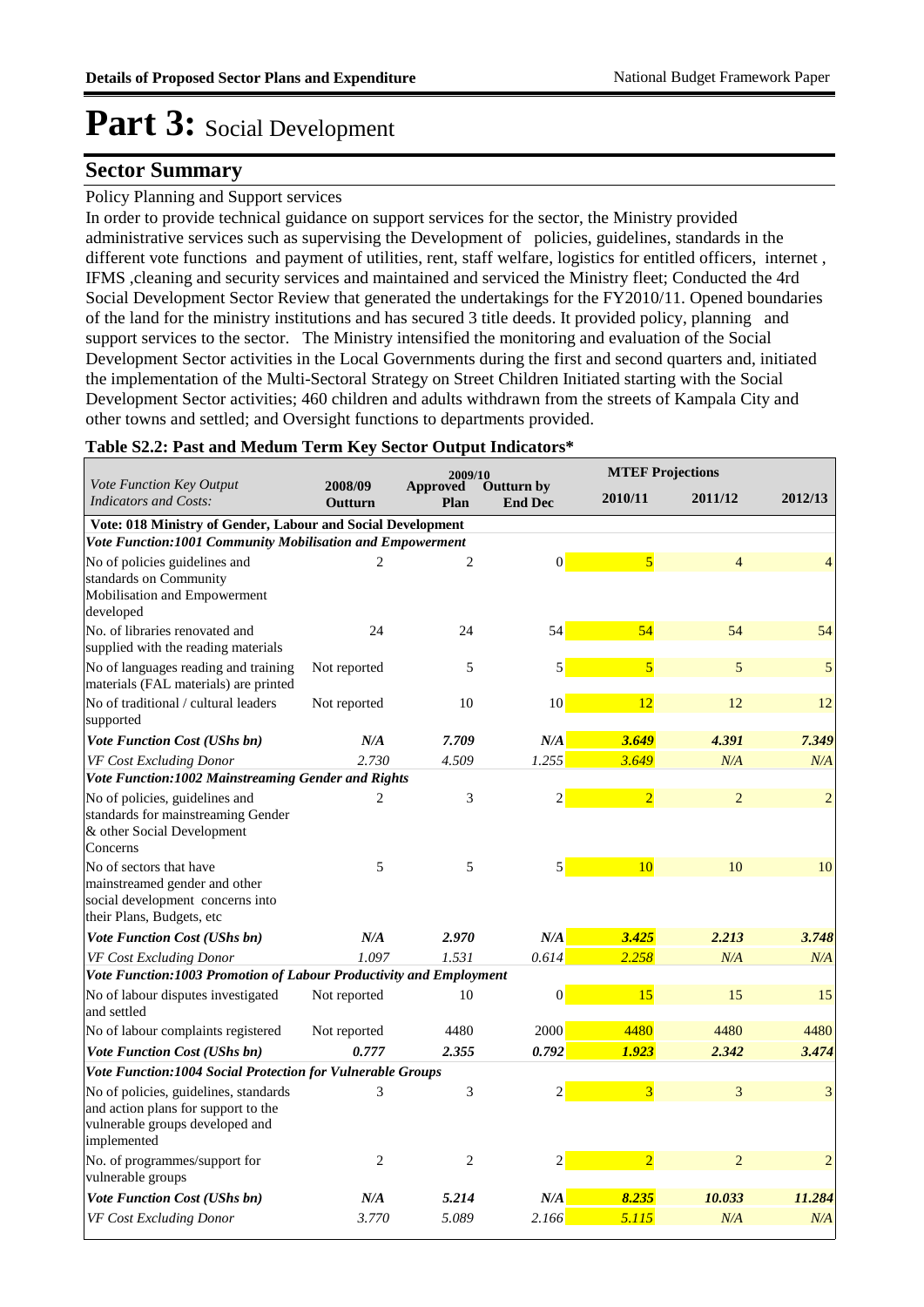### **Sector Summary**

|                                                                 | 2009/10                                                   |                  |                                     | <b>MTEF Projections</b> |              |              |  |  |  |  |
|-----------------------------------------------------------------|-----------------------------------------------------------|------------------|-------------------------------------|-------------------------|--------------|--------------|--|--|--|--|
| Vote Function Key Output<br>Indicators and Costs:               | 2008/09<br><b>Outturn</b>                                 | Approved<br>Plan | <b>Outturn by</b><br><b>End Dec</b> | 2010/11                 | 2011/12      | 2012/13      |  |  |  |  |
| <b>Vote Function:1049 Policy, Planning and Support Services</b> |                                                           |                  |                                     |                         |              |              |  |  |  |  |
| <b>Vote Function Cost (UShs bn)</b>                             | 9.316                                                     | 9.055            | 3.412                               | 9.014                   | 13.122       | 13.881       |  |  |  |  |
| <b>Cost of Vote Services (UShs Bn)</b>                          | N/A                                                       | 27.303           | N/A                                 | 26.246                  | 32.100       | 39.735       |  |  |  |  |
| Vote Cost Excluding Donor                                       | 17.690                                                    | 24.859           | 8.239                               | 21.959                  | N/A          | N/A          |  |  |  |  |
| Vote: 500 501-850 Local Governments                             |                                                           |                  |                                     |                         |              |              |  |  |  |  |
|                                                                 | Vote Function:1081 Community Mobilisation and Empowerment |                  |                                     |                         |              |              |  |  |  |  |
| Enrollment of FAL learners                                      | 150,000                                                   | 150,000          | 150,000                             | 150,000                 | 150,000      | 150,000      |  |  |  |  |
| Learner/FAL Instructor ratio                                    | 40/1                                                      | 40/1             | 40/1                                | 40/1                    | 40/1         | 40/1         |  |  |  |  |
| No. of FAL learning centres                                     | 20,000                                                    | 20,000           | 20,000                              | 20,000                  | 20,000       | 20,000       |  |  |  |  |
| No. of Public Libraries provided<br>with operational funds      | 13                                                        | 13               | 13                                  | 13                      | 13           | 13           |  |  |  |  |
| No. of public members utilising<br>library services             | 50,000                                                    | 50,000           | 50,000                              | 50,000                  | 50,000       | 50,000       |  |  |  |  |
| No. of children cases (Juveniles)<br>handled and settled        | Not reported                                              | Not reported     | Not reported                        | Not reported            | Not reported | Not reported |  |  |  |  |
| <b>Vote Function Cost (UShs bn)</b>                             | 4.434                                                     | 5.168            | 2.456                               | 8.168                   | 10.405       | 13.608       |  |  |  |  |
| <b>Cost of Vote Services (UShs Bn)</b>                          | 4.434                                                     | 5.168            | 2.456                               | 8.168                   | 10.405       | 13.608       |  |  |  |  |
| <b>Cost of Sector Services (UShs Bn)</b>                        | N/A                                                       | 32.472           | N/A                                 | 34.414                  | 42.505       | 53.343       |  |  |  |  |
| <b>Sector Cost Excluding Donor</b>                              | 22.124                                                    | 30.028           | 10.695                              | 30.127                  | N/A          | N/A          |  |  |  |  |

*\* Excludes taxes and arrears; NB Table S5.1 at the end of this section provides more details of outputs planned for 2009/10 and achievements in the first half of 2008/09*

### *2010/11 Planned Outputs*

#### Community Mobilisation and Empowerment

Will formulate appropriate policies, to empower communities to appreciate access, participate in, manage and demand accountability in public and community based initiatives. Will also review the IEC materials to address community dialogue and Female Genital Mutilation (FGM); strengthen the capacity of the community development staff at all levels to perform the community development functions and carry out monitoring, technical support supervision and backstopping in 80 Local governments on effective implementation of FALP and evaluate 20 districts on Community development, literacy, culture and family affairs.

Support Autonomous institutions with wage subvention and non wage subvention in order to improve on its advocacy and net workings activities. In addition, it will commemorate national / international days including the World Culture Day and the International Family Day. Will further, empower communities to access information through the National Library of Uganda by acquiring and distributing 100,000 reading materials to all public libraries; promote FAL by printing primers, provision transport to FAL instructors. It will also promote urban literacy; review FAL materials; commemorate the International Literacy Day (ILD) and carry out Literacy Assessment and Monitoring Survey in the 13 Municipalities.

The Ministry plans to disburse shs 3.00bn to the LGs (districts and municipalities) to implement activities related to PWDs such as training the communities to handle disability issues, purchase of assistive devices and drugs as well as support to PWD associations with income generating activities to improve their livelihood. The Ministry will also provide support to two additional traditional leaders for their operations.

### Mainstreaming Gender and Rights

In order to achieve gender equality the Ministry will print and disseminate 5000 copies of the guidelines for auditing gender mainstreaming in local governments. It will also strengthen public and civil society sectors capacity for Gender-Based Violence prevention and management at national level and in the programme districts; fully operationalise the Equal Opportunities Commission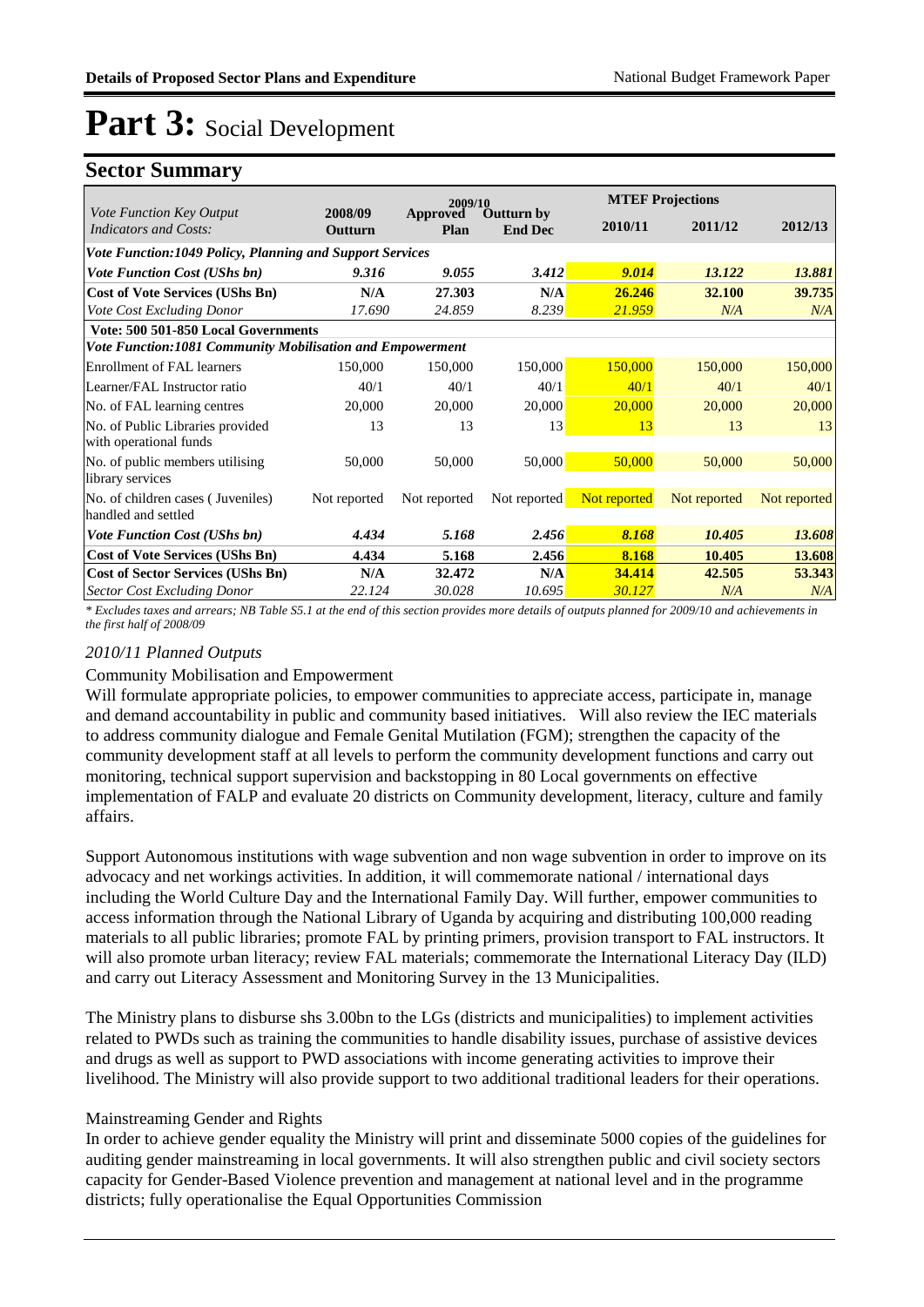### **Sector Summary**

The Ministry will support autonomous institutions: National Women Council with Shs0.085bn for wage and Shs0.870bn for non wage subvention. It will also provide a grant of Shs0.200bn for non wage subvention to local governments to implement activities geared towards eliminating FGM and purchase a vehicle for each of the programme districts (8 in total).

The Ministry in addition will develop a grants based policy for the poorest of the poor; implement a Social Development Sector HIV Strategic Plan; finalise a Human Rights Mainstreaming Strategy and the Equity Promotion Strategy.

#### Promotion of Labour Productivity and Employment

 In order to provide an enabling environment for equitable access to safe, healthy, industrial harmony and productive work for the active labour force, the Ministry will finalise and disseminate 5 reviewed labour laws and regulations for the internal and external recruitments to the recruiting agents; print and disseminate 900 copies of the National Plan of Action on the elimination of child labour; inspect 400 workplaces to ensure compliance of the terms and conditions of service and safety of the workers. Further, inspect 800 workplaces in order to improve the safety at workplaces for increased productivity; will inspect workplaces for Ugandans working abroad (Afghanistan, Iraq, and United Arab Emirates) and investigated on working conditions, safety and health. It will fully operate the Industrial Court and clear the Back log of Labour disputes; it will pay its annual subscription fees for membership to international Organisations (ILO,ARLAC); and attend and participate in the annual International Labour Organisation Conference and finalise the tripartite charter and hold meetings of the parties.

### Social Protection for the Vulnerable

In order to protect the vulnerable from deprivation and livelihood perils the Ministry will review and develop a number of policies, regulations and acts to guide the delivery of services to the vulnerable. It will support the vulnerable groups to participate in the development process through conducting vocational skills training for 435 youth in the 19 project districts. It will also support 480 youth in 12 districts to train in entrepreneurship and business skills. It will provide training and welfare services (food, Medicare, utilities) to 1,580 children in 5 institutions. It will also provide technical support, monitoring and evaluation of 9 Ministry institutions to ensure that the vulnerable get quality services.

In its advocacy activities the Ministry will support autonomous institutions: National Disability Council; National Youth Council and National Council for Children with Shs0.391 wage subvention and Shs1.632bn non wage subvention to mobilise, monitor and evaluate vulnerable programmes and also to commemorate the national days.

### Policy, planning and support services

It will provide technical guidance on support services for the sector, oversee the formulation, review, coordination and implementation of Government policies, laws, programmes and plans for social transformation. It will also provide administrative services such as supervising the Development of policies, guidelines, standards in the different vote functions and payment of utilities including rent, telephone, internet IFMs, Cleaning and Security, staff welfare and servicing and maintaining ministry fleet.

 It will also conduct the 5rd Social Development Sector Review and generated the undertakings for the FY2011/12. It will also provide the planning services to the sector by finalizing the BFP and Estimates of Revenue and Expenditure for. Further, the ministry will finalise and disseminate guidelines for the implementation of the Social Development Sector Conditional Grants to the districts for FY20010/11 to all LGs. It will monitor and evaluate the social development sector activities in the Local Governments in all the quarters; will continue to implement the Multi Sectoral Strategy on Street Children focusing on the Social Development Sector activities; will continue to withdraw children and adults from the streets of Kampala City and other towns and settle them and purchase Air Condition for floor 1 and 2 to improve on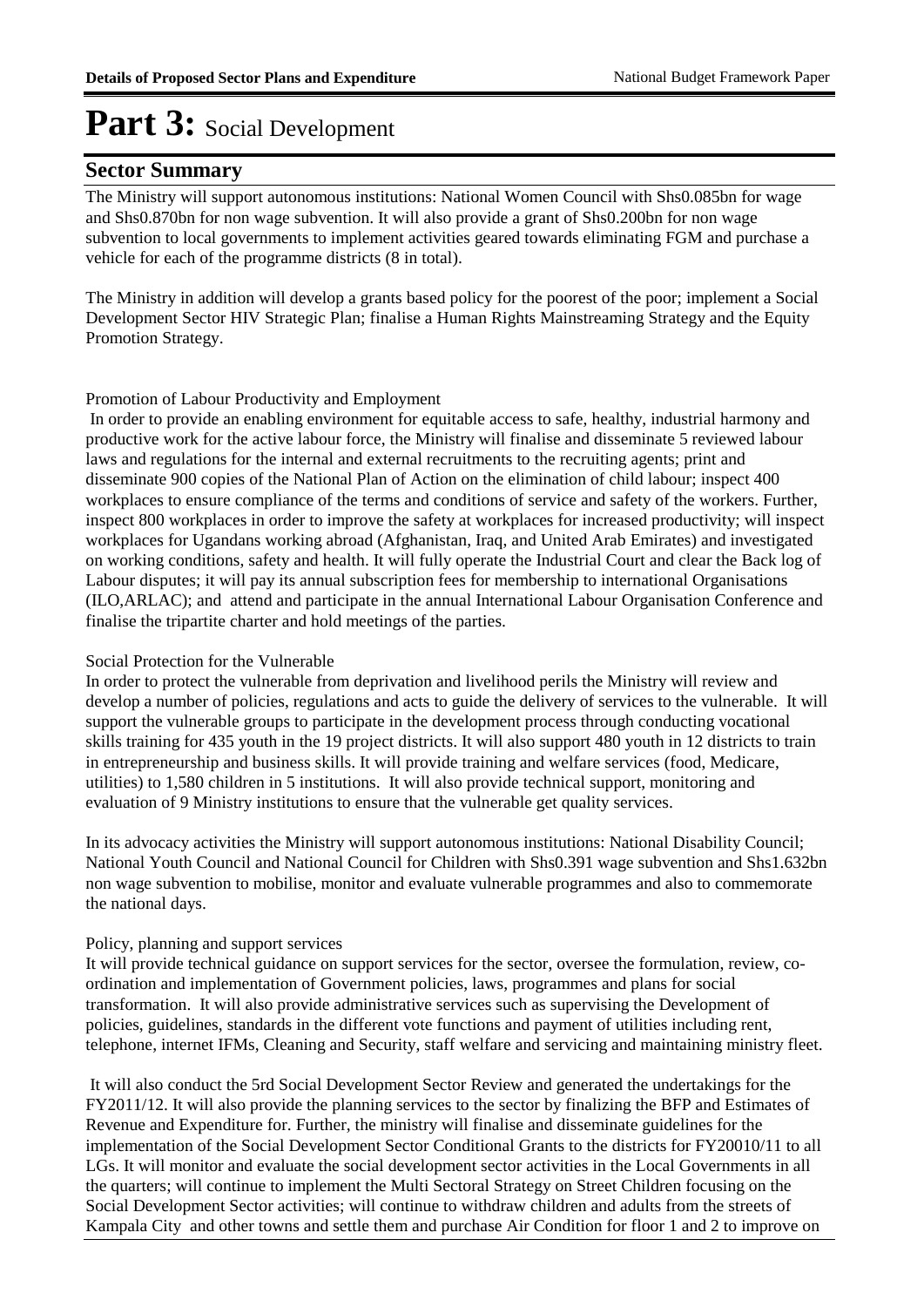### **Sector Summary**

working conditions and clear the accumulated arrears, retool departments and train 30 staff.

### *Medium Term Plans*

In the medium term, the sector plans to Initiate Social Cash Transfers programmes for at least 500,000people from the lowest 10% quartile of the population. Expand OVC services to reach 60 % of 7.5 million OVCs; Expand the CBR programme from 12 Districts to at least 40 Districts in order to provide services to 400,000 PWD's; Renovate, refurbish and equip at least 4 Rehabilitation Centres for PWDs and expand vocational rehabilitation programme for PWDs in 6 Centres and 3 sheltered workshops there by providing vocational training to at least 2,500 PWDs; Implement the National Policy for PWDS by enforcing the Persons with Disabilities Act; Implement the National Policy for Older Persons; Implement HIV/AIDS programmes and offer Career guidance on Provision of youth friendly ASRH services.

The Ministry will continue to develop appropriate policies to empower communities to appreciate access, participate in, manage and demand accountability in public and community based initiatives and strengthen the capacity of the community development staff to perform the community development functions.

It will also develop a grants based policy for the poorest of the poor, develop and implement the Social Protection Policy to guide the implementation of activities for the vulnerable, implement a Social Development Sector HIV Strategic Plan and finalise a Human Rights Mainstreaming Strategy and the Equity Promotion Strategy. In addition, it will monitor, evaluate and strengthen programmes and policies aimed at enhancing the livelihood of the vulnerable groups.

The Ministry will intensify inspect ions of workplaces local and international (Afghanistan, Iraq, and United Arab Emirates) to ensure compliance of the terms and conditions of service and safety of the workers.

Finally, the Ministry will implement the 2nd Social Development Sector Strategic Investment Plan (SDIP) to consolidate the role of the Social Development in promoting growth, employment and social transformation.

#### *Unit Costs for Key Services*

#### **Table S2.3: Key Unit Costs of Services in the Sector (Shs '000)**

#### **(iii) Plans to Improve Sector Performance**

#### Community mobilisation and Empowerment

The Ministry has lobbied for more funds from development partners and mainstreamed the community mobilisation activities into other vote functions. As a result of this mainstreaming, the Ministry has been able to deliver on the Community Mobilisation and Empowerment strategy function. It also plans to strengthen collaborative activities with development partners, sectors, departments and Civil Society Organisations (CSO) to further implement this function.

To deal with the inadequate public awareness for community mobilisation functions in sector policies and programmes, the Ministry developed a communication strategy to address the limited awareness about the sector. Through the strategy, sensitization about the importance and need of community mobilisation functions in particular a sector has been done. The Ministry plans to continue implementing this strategy.

#### Mainstreaming Gender and Rights

The insufficient capacity (limited human resources) i.e more staff needed for mainstreaming gender and rights. The Ministry instituted a gender mainstreaming committee to oversee the implementation of the gender mainstreaming action in other sectors and in the NDP. It has also strengthened and intends to continue strengthening the Gender Focal Point Officers in the different sectors.

For the insufficient funds for departmental operations in the Mainstreaming Vote Function, the Ministry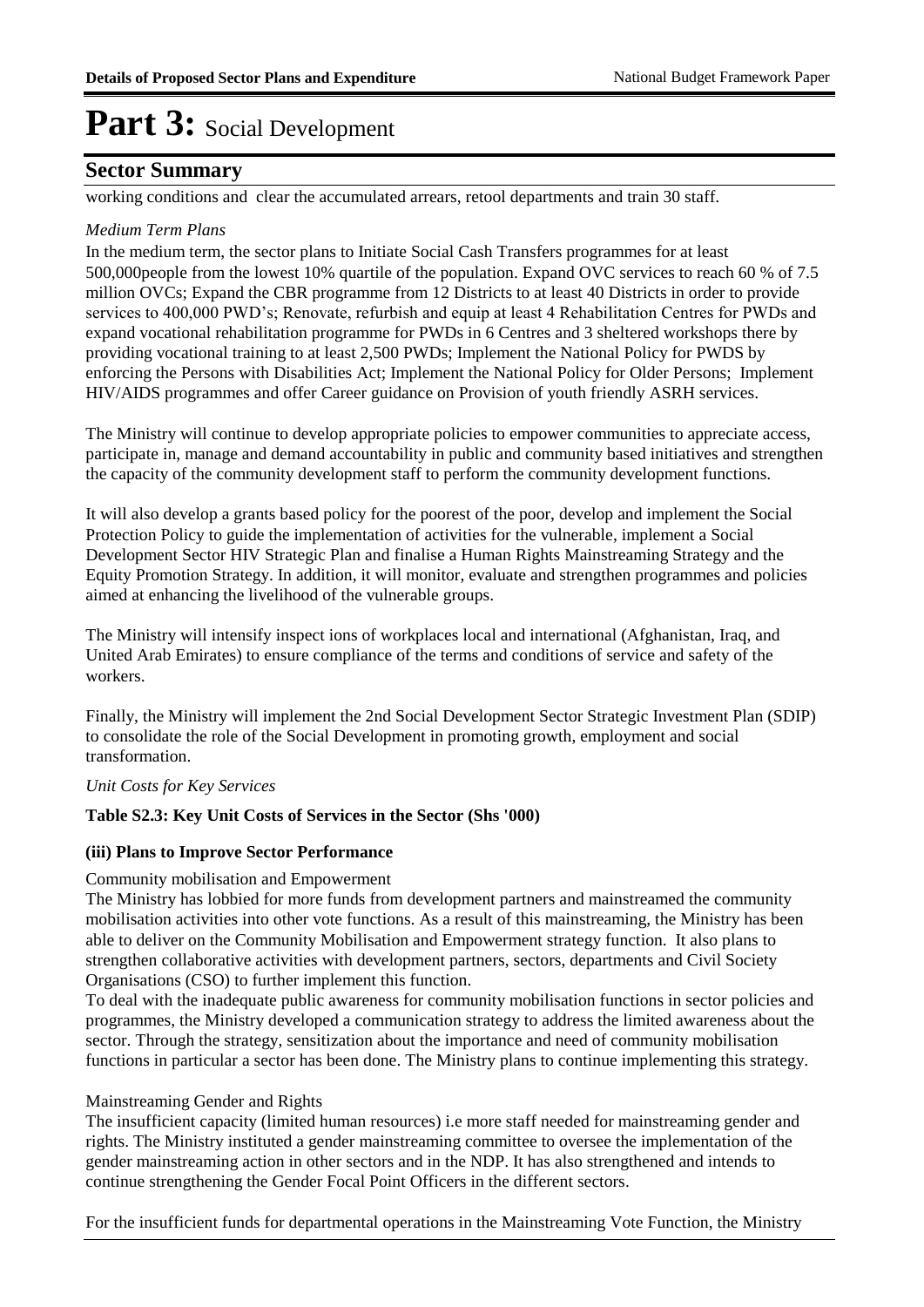### **Sector Summary**

has strengthened and to continue strengthening its collaborative activities with other sectors and development partners to implement some of the activities.

### Promotion of Labour Productivity and Employment

Note that some existing Labour Laws do not adequately reflect current labour market conditions. The Ministry has reviewed the relevant sections of the labour laws to include new areas such as Oil; Gas; Leisure etc. It intends to continue with the review of the relevant sections in the labour laws and develop policies and regulations for the current and future labour market condition.

The high rate of unemployment among the labour force especially the youth is a challenge to the promotion of labour, productivity and employment. The Ministry has addressed this issue by finalizing the Action Plan for the youth employment with emphasis on externalisation of labour. A total of 420 workers have been place abroad. In the medium term, the Ministry will therefore implement the action plan for youth employment.

### Social protection for the vulnerable groups

The issue that existing Social Protection programmes do not adequately cover all the vulnerable groups has been handled through the reviewing of the social protection policies and programmes to adequately include all the vulnerable groups. In the medium term, the Ministry will therefore ensure that actions are operationalised to implement the policy.

The insufficient social protection service delivery at community levels has been addressed by building capacity of community development officers to handle Social Protection issues for the vulnerable groups. In future, the Ministry intends to review the local government structure for community development inclusion.

The issue of inadequate resources to develop and implement existing social protection policies and laws for the vulnerable groups has been addressed by strengthening the social protection working group forum. In future, the Ministry intends to Network and Promote Public - Private partnership for social protection.

### Policy Planning and Support services

The insufficient Wage provision to fill all the vacant posts in the new Ministry structure has been addressed by filling all the vacant posts that are budget neutral. 42 posts were identified to be budget neutral, 4 have been filled and the remaining 38 would be filled by the end of March 2010. The Ministry developed a recruitment plan for all the vacant posts and submitted to Ministry of Public Service for approval and Ministry of Finance Planning and Economic Development for funding. It will implement the recruitment plan in the medium term.

On the issue of weak monitoring and Evaluation System, the Ministry developed a comprehensive M&E plan for the sector and followed up issues arising from M&E activities. Ministry in the Medium term will implement the plan and strengthen the Social Development M&E activities at the local governments.

### **Table S2.4: Specific 2010/11 Actions and Medium Term Strategy to Improve Sector Performance 2009/10 Planned Actions: 2009/10 Actions by Dec: 2010/11 Planned Actions: MT Strategy:**

| Sector Performance Issue: High labour Flight and Unemployment, particularly amongst Youth                                   |                                                                                                                                                  |                                                                                                                                                    |                                                                                                                                                                                     |  |  |  |
|-----------------------------------------------------------------------------------------------------------------------------|--------------------------------------------------------------------------------------------------------------------------------------------------|----------------------------------------------------------------------------------------------------------------------------------------------------|-------------------------------------------------------------------------------------------------------------------------------------------------------------------------------------|--|--|--|
| Vote: 018 Ministry of Gender, Labour and Social Development                                                                 |                                                                                                                                                  |                                                                                                                                                    |                                                                                                                                                                                     |  |  |  |
| Vote Function: 1003 Promotion of Labour Productivity and Employment                                                         |                                                                                                                                                  |                                                                                                                                                    |                                                                                                                                                                                     |  |  |  |
| Fill the vaccant posts that are<br>budget nutreal and lobby for<br>additional resources from<br>Ministry of Public services | Relevant sections of the labour<br>laws; employment policy and<br>regulations have been<br>reviewed for the current<br>labour market conditions. | continue to review relevant<br>sections of the labour laws;<br>policies and regulations in<br>relation to the current labour<br>market conditions. | lobby for additional resources<br>for the review of relevant<br>sections of the labour laws;<br>policies and regulations in<br>relation to the current labour<br>market conditions. |  |  |  |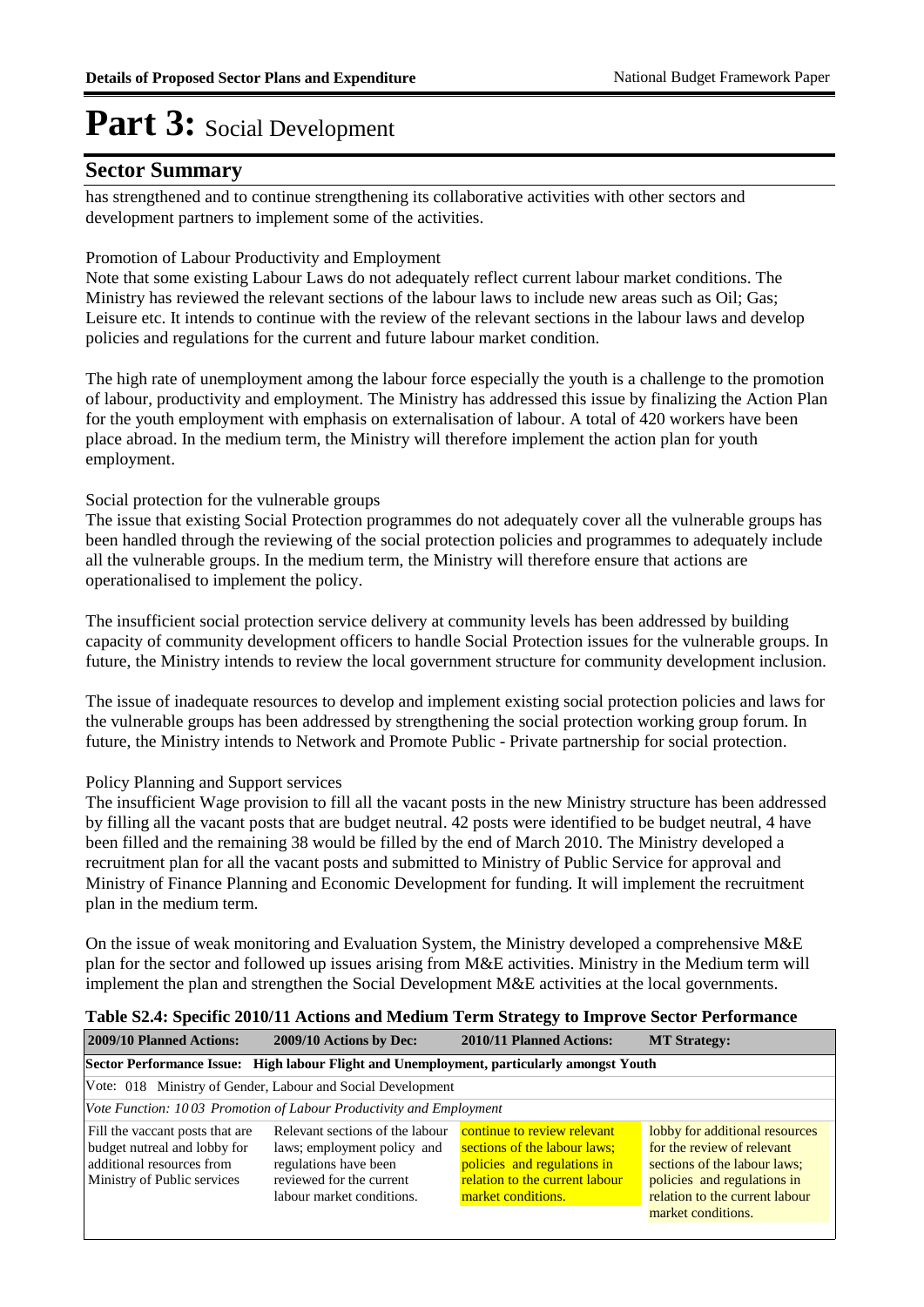| <b>Sector Summary</b>                                                                                                                            |                                                                                                                                                                        |                                                                                                                                                      |                                                                                                                                               |
|--------------------------------------------------------------------------------------------------------------------------------------------------|------------------------------------------------------------------------------------------------------------------------------------------------------------------------|------------------------------------------------------------------------------------------------------------------------------------------------------|-----------------------------------------------------------------------------------------------------------------------------------------------|
| 2009/10 Planned Actions:                                                                                                                         | 2009/10 Actions by Dec:                                                                                                                                                | 2010/11 Planned Actions:                                                                                                                             | <b>MT Strategy:</b>                                                                                                                           |
|                                                                                                                                                  | Sector Performance Issue: Instability of vulnerable groups, particularly the chronically poor (Alcoholism and Delinquency)                                             |                                                                                                                                                      |                                                                                                                                               |
| Vote: 500 501-850 Local Governments                                                                                                              |                                                                                                                                                                        |                                                                                                                                                      |                                                                                                                                               |
|                                                                                                                                                  | Vote Function: 1081 Community Mobilisation and Empowerment                                                                                                             |                                                                                                                                                      |                                                                                                                                               |
| Lobby the Ministry of<br>Finance and Public Service to<br>provide funds for the<br>recruitment of the<br><b>Community Development</b><br>Workers | Community development<br>workers have been recruited to<br>fill 60% of the vacancies.                                                                                  | <b>Lobby the Ministry of Finance</b><br>and Public Service to provide<br>funds for the recruitment of<br>the Community Development<br><b>Workers</b> | Lobby the Ministry of Finance<br>and Public Service to provide<br>funds for the recruitment of<br>the Community Development<br>Workers        |
|                                                                                                                                                  | Sector Performance Issue: Insufficient Public Awareness for Gender Mainstreaming Concerns                                                                              |                                                                                                                                                      |                                                                                                                                               |
|                                                                                                                                                  | Vote: 018 Ministry of Gender, Labour and Social Development                                                                                                            |                                                                                                                                                      |                                                                                                                                               |
| Vote Function: 1002 Mainstreaming Gender and Rights                                                                                              |                                                                                                                                                                        |                                                                                                                                                      |                                                                                                                                               |
| Training more resources pool<br>trainers in gender<br>mainstreaming                                                                              | This activity was planned for<br>the 3rd Quarter.                                                                                                                      | Continue to train more<br>resource pool trainers in<br><b>Gender mainstreaming</b>                                                                   | Training more resources pool<br>trainers in gender<br>mainstreaming                                                                           |
| Fill the vaccant posts that are<br>budget neutral                                                                                                | A gender mainstreaming<br>committee to over<br>see the implementation of the<br>gender                                                                                 | Sthenthen the gender<br>mainstreaming committee and<br>expand its membership.                                                                        | Lobby Ministry of Finance for<br>more funds for the<br>implementation of the<br>recruitment plan                                              |
|                                                                                                                                                  | mainstreaming action in other<br>sectors and NDP formed;<br>The gender Focal Point<br>Officers in the different<br>sectors has been strengthened<br>and meet regularly |                                                                                                                                                      |                                                                                                                                               |
| Vote: 500 501-850 Local Governments                                                                                                              |                                                                                                                                                                        |                                                                                                                                                      |                                                                                                                                               |
|                                                                                                                                                  | Vote Function: 1081 Community Mobilisation and Empowerment                                                                                                             |                                                                                                                                                      |                                                                                                                                               |
| Scale up Iinformation,<br>Communication and<br><b>Education Activities in 13</b><br>Local Governments.                                           | Community information<br>systems has been expanded<br>from 8 to 16 districts                                                                                           | <b>Improve communication flow</b><br>by the use of the medias                                                                                        | Ensure budgets for IEC<br>activities are maintained in<br><b>Community Based Service</b><br>Departments.                                      |
| Lobby the Ministry of<br>Finance and Public Service to<br>provide funds for the<br>recruitment of the<br><b>Community Development</b><br>Workers | Operational funding of UGX<br>0.4 billion for CDW activities<br>has been secured and reflected<br>in the social development<br>sector                                  | <b>Mainstream Community</b><br><b>Development Workers</b><br>activities into other sectors.                                                          | Lobby the Ministry of Finance<br>to provide more funds by<br>pooling all community<br>Development fund into the<br>social Development sector. |
|                                                                                                                                                  | Sector Performance Issue: Poor Management Information Systems at Centre and District Levels                                                                            |                                                                                                                                                      |                                                                                                                                               |
|                                                                                                                                                  | Vote: 018 Ministry of Gender, Labour and Social Development                                                                                                            |                                                                                                                                                      |                                                                                                                                               |
| Vote Function: 1004 Social Protection for Vulnerable Groups                                                                                      |                                                                                                                                                                        |                                                                                                                                                      |                                                                                                                                               |
| Review of the Social<br>protection policies and                                                                                                  | Review of the Social<br>protection policies and                                                                                                                        | To regularly review the Social<br>protection policies and                                                                                            | Annual reviews of the Social<br>protection policies and                                                                                       |
| programmes                                                                                                                                       | programmes to adequately<br>include all the<br>vulnerable groups has been<br>done                                                                                      | rogrammes to adequately<br>include all the<br>vulnerable groups,                                                                                     | programmes to adequately<br>include all the vulnerable<br>groups,                                                                             |

### *S3 Proposed Budget Allocations for 2010/11 and the Medium Term*

*This section sets out the proposed sector budget allocations for 2010/11 and the medium term, including major areas of expenditures and any notable changes in allocations.* 

### **Table S3.1: Past Expenditure and Medium Term Projections by Vote Function**

|                                                             |                           | 2009/10                |                            | <b>MTEF Budget Projections</b> |         |         |
|-------------------------------------------------------------|---------------------------|------------------------|----------------------------|--------------------------------|---------|---------|
|                                                             | 2008/09<br><b>Outturn</b> | Appr.<br><b>Budget</b> | Spent by<br><b>End Dec</b> | 2010/11                        | 2011/12 | 2012/13 |
| Vote: 018 Ministry of Gender, Labour and Social Development |                           |                        |                            |                                |         |         |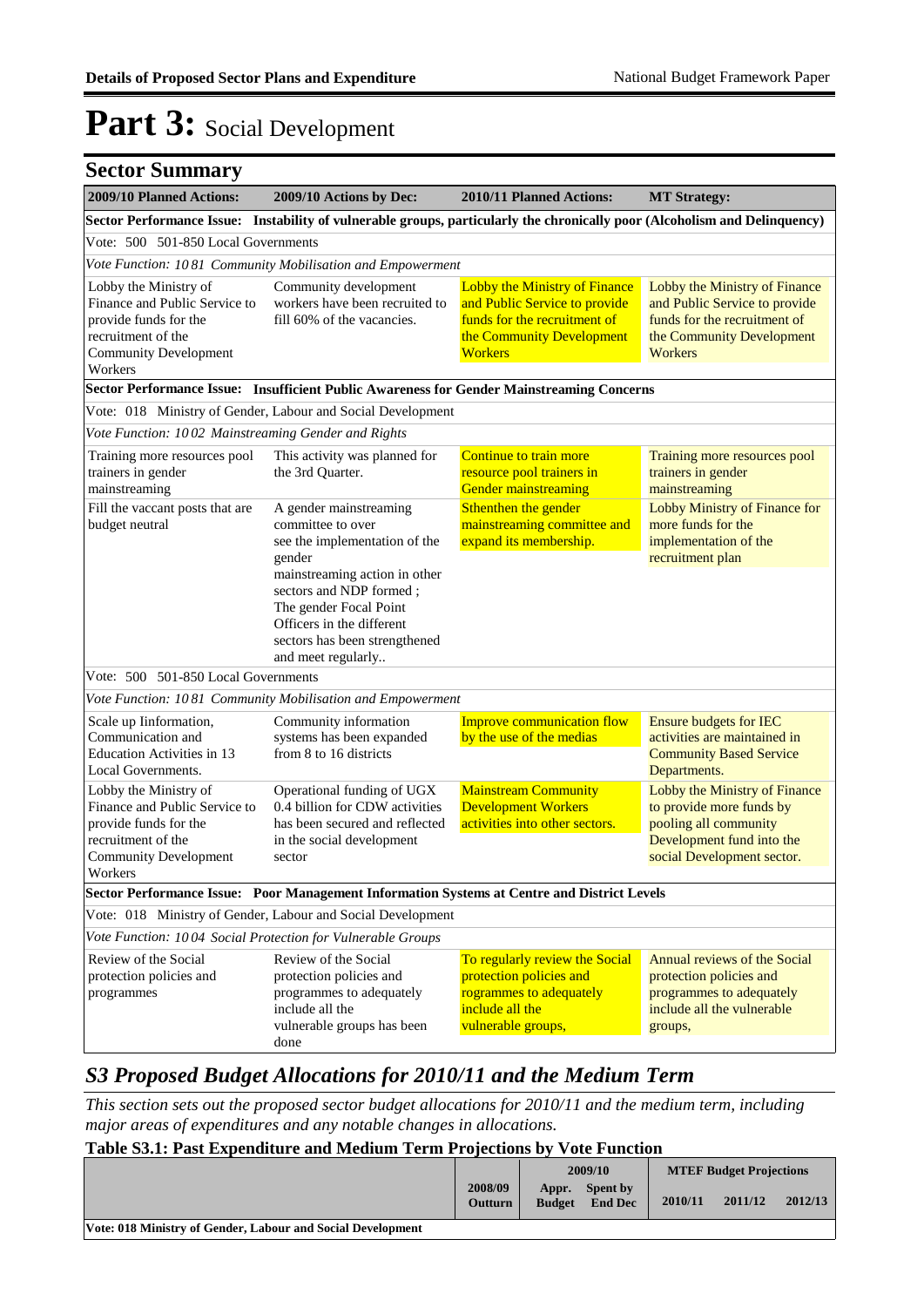### **Sector Summary**

|                                                      |                    |                        | 2009/10                    | <b>MTEF Budget Projections</b> |         |         |
|------------------------------------------------------|--------------------|------------------------|----------------------------|--------------------------------|---------|---------|
|                                                      | 2008/09<br>Outturn | Appr.<br><b>Budget</b> | Spent by<br><b>End Dec</b> | 2010/11                        | 2011/12 | 2012/13 |
| 1001 Community Mobilisation and Empowerment          | N/A                | 7.709                  | N/A                        | 3.649                          | 4.391   | 7.349   |
| 1002 Mainstreaming Gender and Rights                 | N/A                | 2.970                  | N/A                        | 3.425                          | 2.213   | 3.748   |
| 1003 Promotion of Labour Productivity and Employment | 0.777              | 2.355                  | 0.792                      | 1.923                          | 2.342   | 3.474   |
| 1004 Social Protection for Vulnerable Groups         | N/A                | 5.214                  | N/A                        | 8.235                          | 10.033  | 11.284  |
| 1049 Policy, Planning and Support Services           | 9.316              | 9.055                  | 3.412                      | 9.014                          | 13.122  | 13.881  |
| <b>Total for Vote:</b>                               | N/A                | 27.303                 | N/A                        | 26.246                         | 32.100  | 39.735  |
| Vote: 500 501-850 Local Governments                  |                    |                        |                            |                                |         |         |
| 1081 Community Mobilisation and Empowerment          | 4.434              | 5.168                  | 2.456                      | 8.168                          | 10.405  | 13.608  |
| <b>Total for Vote:</b>                               | 4.434              | 5.168                  | 2.456                      | 8.168                          | 10.405  | 13.608  |
| <b>Total for Sector:</b>                             | N/A                | 32.472                 | N/A                        | 34.414                         | 42.505  | 53.343  |

*\* Excluding Taxes and Arrears*

### **(i) The Total Budget over the Medium Term**

The total allocation over the medium term is Shs115.284bn i.e Shillings one hundred fifteen billion, two hundred eighty four only. In FY 2010/11 the budget allocation is Shs33.584bn showing an increase of Shs3.300bn over FY2009/10. In FY 2011/12 the budget allocation will be Shs9.485.00bn showing an increase of shs9.465bn. The increase is mainly in the wages and non wage recurrent as well as domestic development budget while the donor development budget will go down. In FY 2012/13 the total budget will be Shs41.22bn showing an increase of shs4.37bn. The ceiling shows an increasing trend on over the MTEF period.

### **(ii) The major expenditure allocations in the sector**

Community Mobilisation and Empowerment, Shs13.374bn (41.04%); Policy Planning and Support Services, Shs9.014bn (27.666%); Social Protection for the Vulnerable Group, Shs5.115bn (15.70%); Mainstreaming Gender and Rights, Shs3.158bn (9.69%) as well as Promotion of Labour, Productivity and Employment Shs1.923bn 5.69%).

Under Community Mobilisation and Empowerment Vote Function the major expenditures are: Donor resources under the UNICEF – Community Dialogue Project Shs5.951bn; Grant to the traditional / cultural leaders (Shs0.600bn); Grants to the Districts Shs5.100bn; autonomous institutions (National Library of Uganda and the National Culture Centre (Nomo gallery) Shs0.436n); Functional Adult Literacy (FAL) Shs1.48bn; etc.

Under Policy, Planning and Support Services Vote Function, the major expenditures are: Rent for the Ministry Shs1.534bn; Staff welfare and emoluments for the entitled officers (this is a cabinet directive and includes gratuity, medical allowances, travel to the constituency, telephone and lunch for their support staff), transport for all the Ministry staff etc Shs1.296bn; Implementation of the Multi Sector Strategy for the Street Children Shs0.900bn; Vehicle repairs and maintenance Shs0.620bn; Utilities Shs0.230bn; international / mandatory travel abroad Shs0.201bn; etc

Under Social Protection for the Vulnerable Groups Vote Function the major include: transfers to the autonomous institution (National Youth Council, the National Council for the Children, the National Council for Disability) Shs1.955bn (Shs0.259bn and Shs0.1.696bn for Wage and for Non Wage Subventions respectively); Shs1.815bn for Programme for Children and Youth;

Under Mainstreaming Gender and Rights Vote Function the major expenditures are UNFPA - Gender Project Shs1.57bn; contribution to autonomous institution (the National Women's Council and the REACH) Shs1.155bn for wage and N/wage subventions.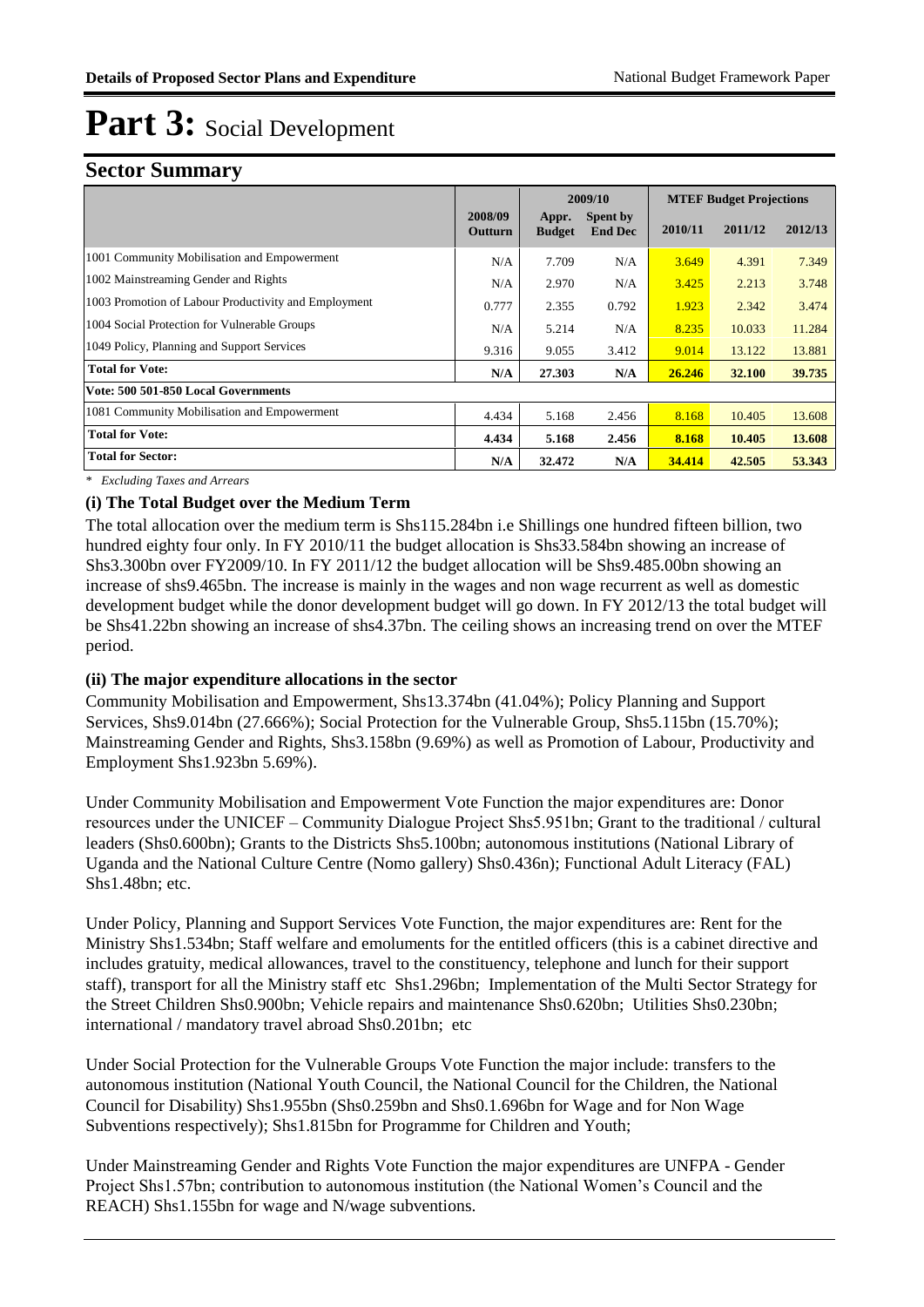### **Sector Summary**

Under the Promotion of Labour productivity the only major expenditure is on the externalisation of Labour and labour boards meetings Shs0.500bn

#### **(iii) The major planned changes in resource allocations within the sector**

The largest change in resource allocations from FY2009/10 levels in the sector will come under the Ministry of Gender, Labour and Social Development which will increase the allocation for Empowerment and Support of Vulnerable Groups by UGX 3.099 bn. Other Vote function reallocations from last financial year, in addition to justifications and the impact this will have on performance are indicated in the table below.

#### **Table S3.2: Major Changes in Sector Resource Allocation**

| Proposed changes in 2010/11 Allocations and<br>Outputs from those planned for in 2009/10:                                                        | <b>Justification for proposed Changes in Expenditure and Outputs</b>                                                                                  |
|--------------------------------------------------------------------------------------------------------------------------------------------------|-------------------------------------------------------------------------------------------------------------------------------------------------------|
| Vote: 018 Ministry of Gender, Labour and Social Development                                                                                      |                                                                                                                                                       |
| Vote Function: 1005 Social Protection for Vulnerable Groups                                                                                      |                                                                                                                                                       |
| Output:<br>10 04 05 Empowerment, Support, Care and Protection of Vulnerable Groups                                                               |                                                                                                                                                       |
| Change in Allocation (UShs Bn)                                                                                                                   | 3.099 The very poor people are not effectively considered by many governenment                                                                        |
| Commencement of social assistace grant                                                                                                           | programs, and this will concentrate on them                                                                                                           |
| Vote Function: 1004 Mainstreaming Gender and Rights                                                                                              |                                                                                                                                                       |
| 10 02 04 Promotion of Gender and Rights Equality and Equity<br>Output:<br><b>Change in Allocation (UShs Bn)</b>                                  | <b>1.675</b> The Ministry is going to carry out massive gender mainstreaming                                                                          |
| The UNFPA donor resources in the new 5- Year                                                                                                     | including in the local governments                                                                                                                    |
| Country Programme has been put in this area.                                                                                                     |                                                                                                                                                       |
| Vote Function: 1004 Social Protection for Vulnerable Groups                                                                                      |                                                                                                                                                       |
| 10 04 04 Training and Skills Development<br>Output:                                                                                              |                                                                                                                                                       |
| <b>Change in Allocation (UShs Bn)</b>                                                                                                            | $\sqrt{0.339}$ The majority of the youth lack the required skills for the current job                                                                 |
| More youth are going to be considered for skills                                                                                                 | markets. We need to train them and acquire skills that are need in the                                                                                |
| training in the different institutions of the Ministry.                                                                                          | current job marhets.                                                                                                                                  |
| Vote Function: 1051 Community Mobilisation and Empowerment                                                                                       |                                                                                                                                                       |
| 10 01 51 Support (monthly grants for 12 Traditional Leaders) provided<br>Output:                                                                 |                                                                                                                                                       |
| <b>Change in Allocation (UShs Bn)</b>                                                                                                            | $0.325$ More traditional leaders were approved and they have to be facilitated.                                                                       |
| Vote Function: 1003 Promotion of Labour Productivity and Employment                                                                              |                                                                                                                                                       |
| 10 03 03 Compesation of Government Workers<br>Output:                                                                                            |                                                                                                                                                       |
| <b>Change in Allocation (UShs Bn)</b>                                                                                                            | -0.500 The compensation of the Bundibugyo Ebola Victims was a one off activity.                                                                       |
| The Bundibugyo Ebola victims have all compensated. In the FY2010/11 it has not been budgeted for.                                                |                                                                                                                                                       |
| There are no Ebola outstanding claimants                                                                                                         |                                                                                                                                                       |
| Vote Function: 1003 Social Protection for Vulnerable Groups<br>10 04 03 Monitoring and Evaluation of Programmes for Vulnerable Groups<br>Output: |                                                                                                                                                       |
| <b>Change in Allocation (UShs Bn)</b>                                                                                                            | -0.691 The donor have stopped funding the PEARL project. The project only has                                                                         |
| The donor have stopped funding the PEARL project.                                                                                                | GoU resources                                                                                                                                         |
| The project only has GoU resources                                                                                                               |                                                                                                                                                       |
| Vote Function: 1001 Community Mobilisation and Empowerment                                                                                       |                                                                                                                                                       |
| Output:                                                                                                                                          | 10 01 01 Policies, Sector plans Guidelines and Standards on Community Mobilisation and Empowerment                                                    |
| <b>Change in Allocation (UShs Bn)</b>                                                                                                            | -0.699 Less funds are need for dissemination of the policies, sector guidelines and                                                                   |
| The policies, standards and sector guidelines have                                                                                               | standards on community mobilisation and empowerment.                                                                                                  |
| been developed and need dissemination                                                                                                            |                                                                                                                                                       |
| Vote Function: 1001 Mainstreaming Gender and Rights                                                                                              |                                                                                                                                                       |
| Output:                                                                                                                                          | 10 02 01 Policies, Guidelines and Standards for mainstreaming Gender & Other Social Dev't Concerns                                                    |
| <b>Change in Allocation (UShs Bn)</b>                                                                                                            | -1.376 There has been a reduction in the amount allocated to the policies because                                                                     |
| policies and guidelines has gone done.                                                                                                           | The allocation to the development and printing of the the development and printing of the policies is over and what is remaining<br>is disseminassion |
| Vote Function: 1005 Community Mobilisation and Empowerment                                                                                       |                                                                                                                                                       |
| 10 01 05 Monitoring, Technical Support Supervision and Backstopping<br>Output:                                                                   |                                                                                                                                                       |
| <b>Change in Allocation (UShs Bn)</b>                                                                                                            | -3.622 More resources have been allocated to the monitoring and evaluation. The                                                                       |
| More monitoring for community mobilisation                                                                                                       | resources for the development have been allocated to this output                                                                                      |
| activities have been budgeted for . It is assumed that                                                                                           |                                                                                                                                                       |
| almost all the old higher local governments will                                                                                                 |                                                                                                                                                       |
| monitored.                                                                                                                                       |                                                                                                                                                       |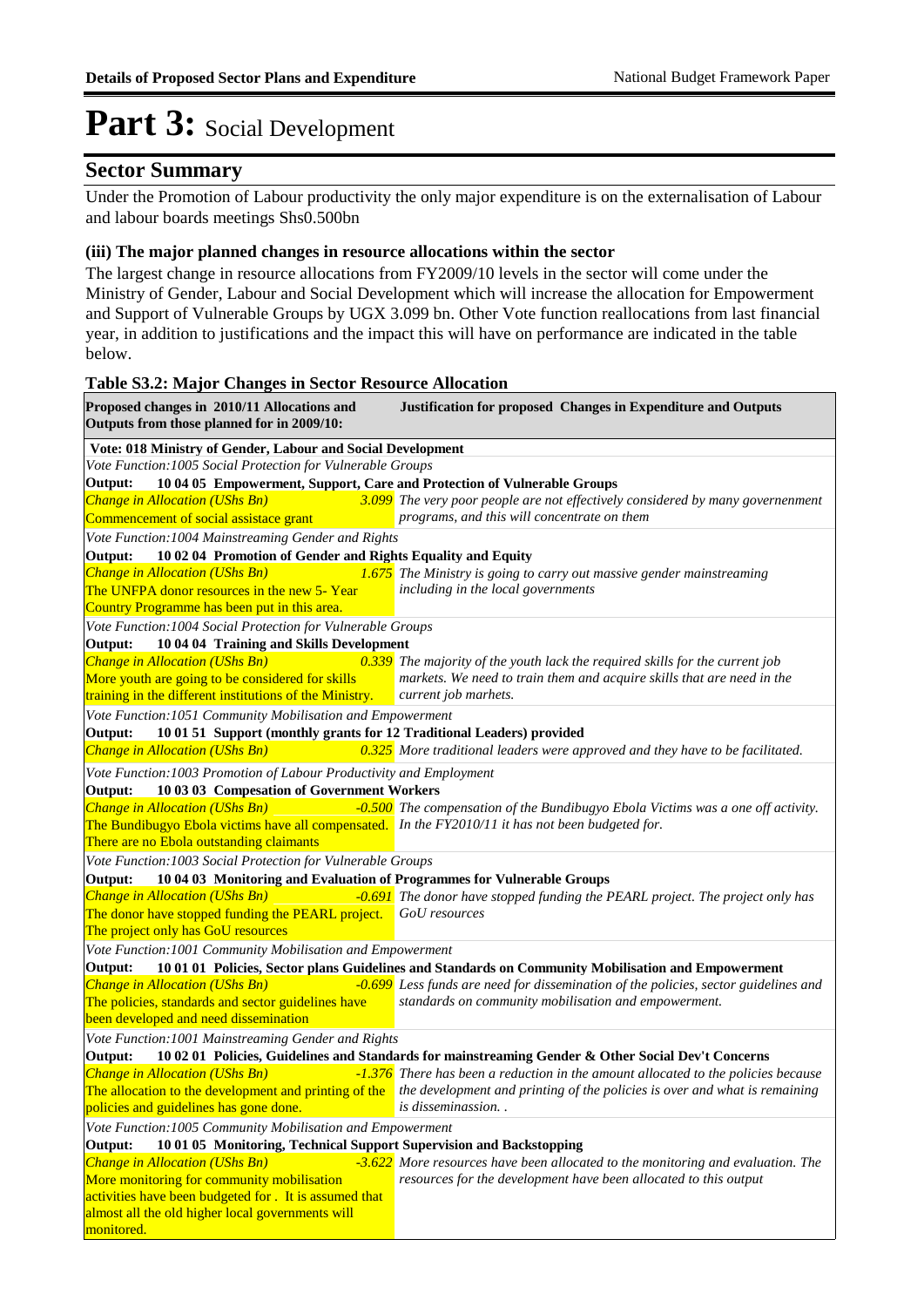### **Sector Summary Proposed changes in 2010/11 Allocations and Justification for proposed Changes in Expenditure and Outputs Outputs from those planned for in 2009/10: Vote: 500 501-850 Local Governments** *Change in Allocation (UShs Bn) 3.000 This is to cover all local governments in the country, to implement activities related to people with disabilities* **Output: 10 81 00 Community Mobilisation and Empowerment** *Vote Function:1000 Community Mobilisation and Empowerment*

*\* Excluding Taxes and Arrears*

### *S4: Sector Challenges for 2010/11 and the Medium Term*

*This section sets out key outputs in 2010/11 and the medium term which the sector has been unable to fund in its spending plans.*

The Sector has noted that there is duplication of activities for community mobilization and empowerment by other sectors e.g. Health, Education and Agriculture, this fragmentation of effort has resulted into uncoordinated activities with each sector putting demand on the time and other resources of the population to participate in the scheduled activities. It would therefore be more prudent to have the mobilization activities all rationalized under the Social Development Sector

Operation funds for the Community Development Workers is very small, about Shs30,000 per month. It should be raised to 150,000 per month for meaningful delivery of services to the society.

The sector spends Shs1.543bn (12% of the non wage) on rent which otherwise would have gone into other activities.

The sector faces an insufficient wage ceiling to implement the new staffing structure both at the Headquarter and in the Local Governments. While the wage requirement for the approved structure is Shs3.1bn, only Shs2.070bn is available in the ceiling. This leaves a shortfall of 1.030bn. The Ministry can therefore not employ the personnel that it needs for effective service delivery.

Expanding the service of the public libraries through coverage and stocking is key in the fight to improve the literacy levels in the country. The Limited conditional grant for the Public libraries that allows coverage in only 14 districts out of 97 higher local governments is a glaring indicator of the magnitude of the task still at hand. There is therefore need to increase this grant to expand the public library service at a rate of 12 LGs per year until the whole country is well serviced. The sector would require an additional Shs0.60bn per year to achieve the targeted expansion of 12 LGs per year.

The sector is faced with increasing numbers of the vulnerable groups, and high underemployment and Unemployment among the youth, there is need to equip them with relevant skills and experience to be absorbed into the labour market.

Mainstreaming of gender and rights is inadequately facilitated at the centre and local governments. The local governments are more affected. Therefore, there is need for a grant for this activity. It is envisioned that if a grant is provided to facilitate the mainstreaming, then issues of gender and rights in our society would be comprehensively addressed.

In the Local Governments, the Limited number of CDOs/ACDOs, 900 in place against an approved staffing structure of 2000, is undermining the effort to mobilise the population to participate in the development process. The sector would need an additional Shs1.1bn annually to enable it address this challenge.

Labour administration in the local government is fragmented and in some cases non-existent. This has resulted into compromising occupational safety and health of the worker. Therefore, there is a need for the revitalization of the labour administration function at the local government.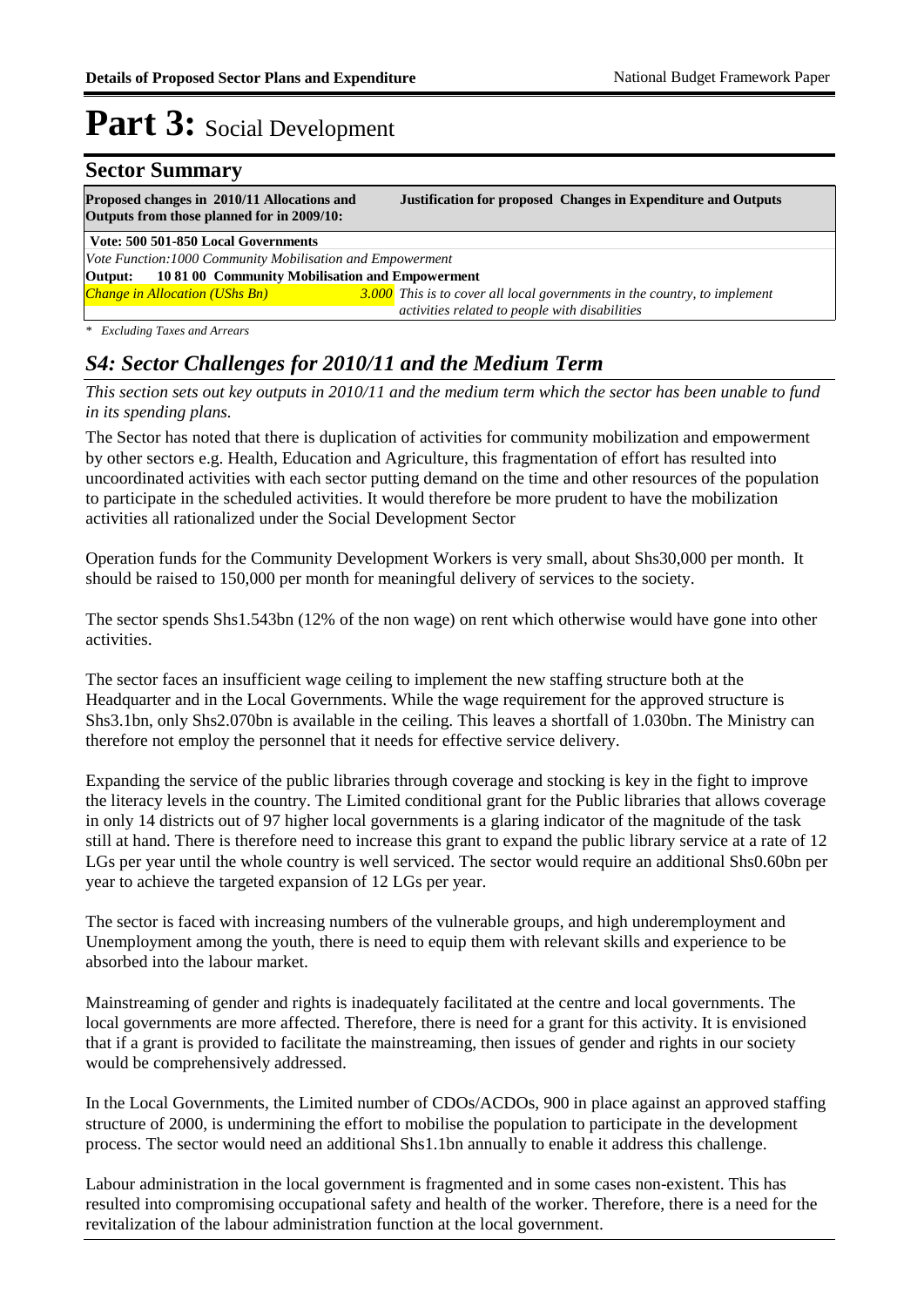### **Sector Summary**

The Sector has experienced continued influx of children and adults onto the streets of Kampala and other major towns. Therefore, there is a need to implement the multi sector Strategy on the street people.

There is continued threat on the Ministry institutional land. Therefore, there is need to survey, open boundaries and fence off. This requires funding.

The Sector is faced with increasing numbers of the vulnerable groups, and high underemployment and Unemployment among the youth. It is envisioned that if a grant would be provided to facilitate Mainstreaming Gender and Other Social Development concerns, the issues of the vulnerable members of our society would be nipped in the bud.

As for employment, the youth need to be equipped with relevant skills and experiences to be absorbed into the labour market.

### **Table S4.1: Additional Output Funding Requests**

| <b>Additional Requirements for Funding and</b><br>Outputs in 2010/11            | <b>Justification of Requirement for Additional Outputs and Funding</b>                |  |  |  |  |  |  |  |
|---------------------------------------------------------------------------------|---------------------------------------------------------------------------------------|--|--|--|--|--|--|--|
| Vote Function: 1051 Community Mobilisation and Empowerment                      |                                                                                       |  |  |  |  |  |  |  |
| 1001 51 Support (monthly grants for 12 Traditional Leaders) provided<br>Output: |                                                                                       |  |  |  |  |  |  |  |
| <b>Funding Requirement (UShs Bn):</b>                                           | 0.120 The Constitution provides for the facilitation of the traditional cultural      |  |  |  |  |  |  |  |
| There are 12 approved traditional cultural leaders                              | leaders. There are 12 approved traditional cultural leaders each getting an           |  |  |  |  |  |  |  |
| each getting an annual grant of 60 million shillings.                           | annual grant of 60 million shillings but in the budget only six hundred               |  |  |  |  |  |  |  |
|                                                                                 | thousands have been provided reflecting a gap of Shs0,120bn.                          |  |  |  |  |  |  |  |
| Output:<br>1001 53 Support to the Promotion of Culture and family provided      |                                                                                       |  |  |  |  |  |  |  |
| <b>Funding Requirement (UShs Bn):</b>                                           | 0.900 There is a requirement by all the East African states to establish Kiswahili    |  |  |  |  |  |  |  |
| The Kiswahili Council is non existent. Therefore the                            | Council for better delivery of services within the Community. Of the 5                |  |  |  |  |  |  |  |
| is need to establish the Council. At the start the                              | member states it is only Uganda which does have the Council. The                      |  |  |  |  |  |  |  |
| Council will need start up capital like the purchase of                         | estimated cost of the Council is Shs0.900bn of which Shs0.200bn is for                |  |  |  |  |  |  |  |
| furniture, fittings, equipments etc.                                            | wage and Shs0.700bn is for non wage subvention. The council will need                 |  |  |  |  |  |  |  |
|                                                                                 | start up capital for purchase of furniture and fittings, office equipments,           |  |  |  |  |  |  |  |
| Vote Function: 1004 Mainstreaming Gender and Rights                             |                                                                                       |  |  |  |  |  |  |  |
| Output:<br>1002 04 Promotion of Gender and Rights Equality and Equity           |                                                                                       |  |  |  |  |  |  |  |
| <b>Funding Requirement (UShs Bn):</b>                                           | 7.800 There are about 1040 Lower, Local governments (LLGs), 98 Higher Local           |  |  |  |  |  |  |  |
| All the districts and sectors supported to mainstream                           | Governments (HLGs) and 20 sector to support to mainstream gender into                 |  |  |  |  |  |  |  |
| gender into their plans. The LGs need to be supported                           | their plans and and projects. This has a direct influence on the improving            |  |  |  |  |  |  |  |
| to recruit the gender focal persons                                             | the incomes of the community. This will done through eliminating the                  |  |  |  |  |  |  |  |
|                                                                                 | inequalities that exist in access, control and ownership of the reproductive          |  |  |  |  |  |  |  |
|                                                                                 | resources. We need gender focal persons in the LLGs in most cases these               |  |  |  |  |  |  |  |
|                                                                                 | are the Community Development Workers who are not there in many                       |  |  |  |  |  |  |  |
|                                                                                 | districts. We need to recruit them                                                    |  |  |  |  |  |  |  |
| Output:                                                                         | 1002 51 Support to National Women's Council and the Kapchorwa Women Development Group |  |  |  |  |  |  |  |
| <b>Funding Requirement (UShs Bn):</b>                                           | 0.400 There is a Presidential directive to stop immediately the Female Genital        |  |  |  |  |  |  |  |
| 400 stakeholders (200 promoters and cutter for the                              | Mutilation. There are 400 stakeholders (200 promoters and cutter for the              |  |  |  |  |  |  |  |
| girls). These are going to affected by the elinination                          | girls) who are going to be affected by this directive. The Government needs           |  |  |  |  |  |  |  |
| of the FGM. There we have to plan to compensated                                | to compensate them for the lost incomes. There is a standing proposal to              |  |  |  |  |  |  |  |
| for the lost incomes                                                            | compensate each with Shs0.001bn for the lost income as a result of                    |  |  |  |  |  |  |  |
|                                                                                 | stopping the practice.                                                                |  |  |  |  |  |  |  |
| Vote Function: 1005 Promotion of Labour Productivity and Employment             |                                                                                       |  |  |  |  |  |  |  |
| Output:<br>1003 05 Arbitration of Labour Disputes (Industrial Court)            |                                                                                       |  |  |  |  |  |  |  |
| <b>Funding Requirement (UShs Bn):</b>                                           | $1.524$ The industrial court has acquired a court room and a judge has been           |  |  |  |  |  |  |  |
| The industrial court has acquired a court room and a                            | seconded. The amount Shs0.08bn reflected as operational funds in the                  |  |  |  |  |  |  |  |
| judge has been seconded. The court will be                                      | budget for FY 2010/11 is not enough. The total amount estimated is                    |  |  |  |  |  |  |  |
| operational. The amount allocated to it cannot secure                           | Shs1.99bn if we are to reduce the backlog of cases between the employer               |  |  |  |  |  |  |  |
| an accommodation for the court. Therefore more                                  | and the employees which is a result of non operational of the Industrial              |  |  |  |  |  |  |  |
| resources are required for it to operate.                                       | Court 61 District Labour officers are needed to coordinate labour                     |  |  |  |  |  |  |  |
|                                                                                 | activities in the districts.                                                          |  |  |  |  |  |  |  |
| Vote Function: 1072 Policy, Planning and Support Services                       |                                                                                       |  |  |  |  |  |  |  |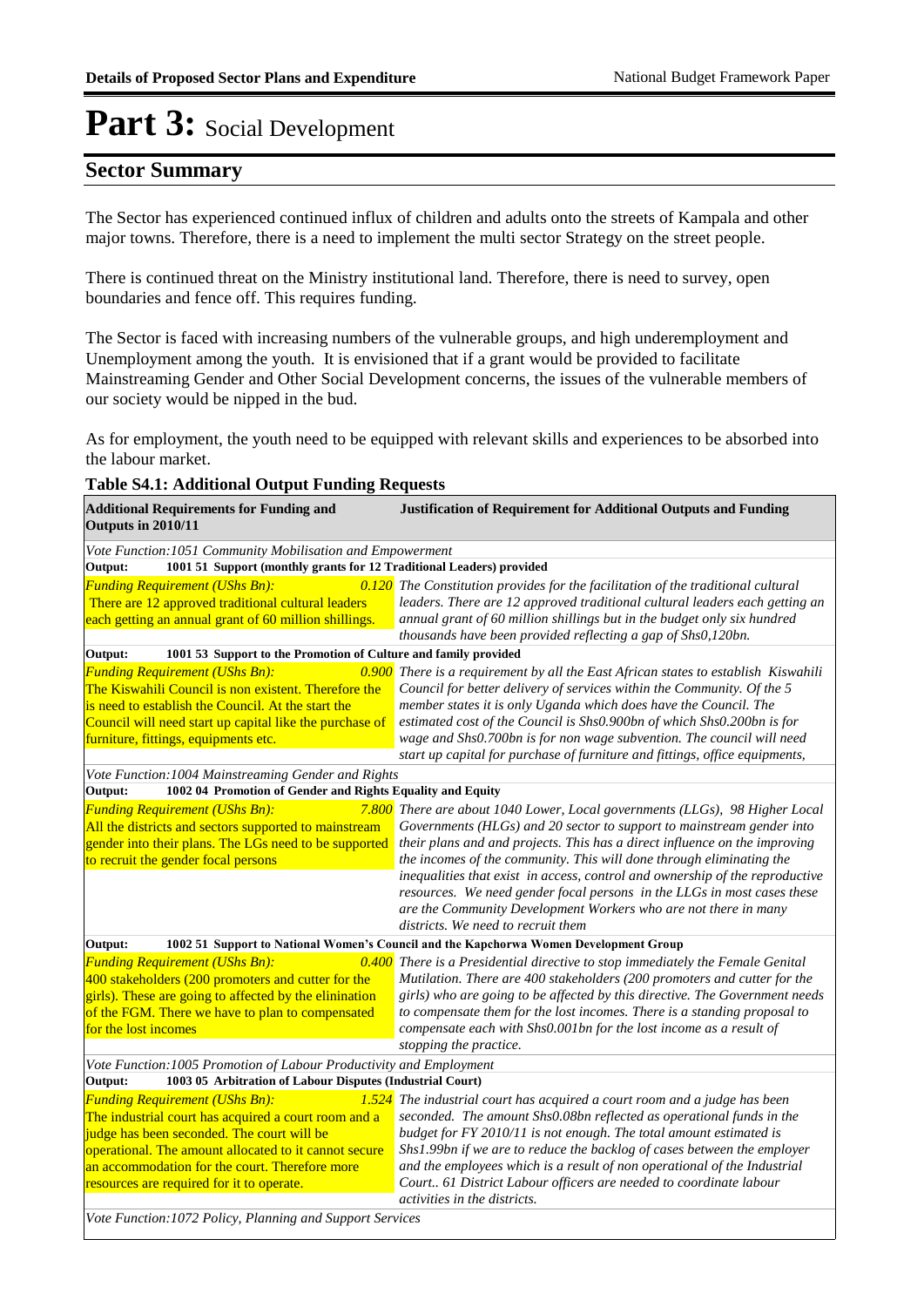#### **Sector Summary Additional Requirements for Funding and Justification of Requirement for Additional Outputs and Funding Outputs in 2010/11 Output: 1049 72 Government Buildings and Administrative Infrastructure Funding Requirement (UShs Bn):** Purchase of a building for office accommodation. *The Ministry wants to buy a home for the office accommodation. The proposed sale price is Shs30bn this cannot be accommodated by the current ceiling.*

### *S5: Details of Key Vote Function Outputs Planned for 2009/10*

*This table below sets out the key outputs under every vote function achieved in the first half of 2009/10 and planned for 2010/11.*

#### **Table S5.1: Past and 2010/11 Planned Outputs from Sector Expenditures**

| Vote, Vote Function<br><b>Key Output</b>                                                                                    | <b>Approved Budget and</b><br><b>Planned outputs</b>                                                                                                                                                                                                       | 2009/10 | <b>Spending and Outputs</b><br><b>Achieved by End Dec</b>                                                                                                                                                                                                                          |       | 2010/11<br><b>Proposed Budget and</b><br><b>Planned Outputs</b>                                                                                                                                                                                                                                                                                                      |       |  |  |  |  |
|-----------------------------------------------------------------------------------------------------------------------------|------------------------------------------------------------------------------------------------------------------------------------------------------------------------------------------------------------------------------------------------------------|---------|------------------------------------------------------------------------------------------------------------------------------------------------------------------------------------------------------------------------------------------------------------------------------------|-------|----------------------------------------------------------------------------------------------------------------------------------------------------------------------------------------------------------------------------------------------------------------------------------------------------------------------------------------------------------------------|-------|--|--|--|--|
| Vote: 018 Ministry of Gender, Labour and Social Development                                                                 |                                                                                                                                                                                                                                                            |         |                                                                                                                                                                                                                                                                                    |       |                                                                                                                                                                                                                                                                                                                                                                      |       |  |  |  |  |
|                                                                                                                             | Vote Function: 1001 Community Mobilisation and Empowerment                                                                                                                                                                                                 |         |                                                                                                                                                                                                                                                                                    |       |                                                                                                                                                                                                                                                                                                                                                                      |       |  |  |  |  |
| Output: 100101<br>Policies, Sector plans<br>Guidelines and Standards on<br><b>Community Mobilisation</b><br>and Empowerment | Finalise the Community<br>Development PolicyDevelop a<br>Handbook for Community<br>Development Workers; Printed<br>and disseminate CMES popular<br>version to stakeholders                                                                                 |         | <b>Community Development</b><br>Policy finalised; A hand book<br>for CDWs Developed; Non<br>Formal Adult Larning Policy<br>developed; National Adult<br>Literacy Statistical obstract<br>developed; A conept paper on<br>traditional insstitutions,<br>anthems, flags and thrones; |       | <b>Community Development</b><br>Policy printed and disseminated<br>to the stakeholders; Non<br><b>Formal Adult Learning Policy</b><br>printed and disseminated;<br><b>Guidelines for musicians</b><br>launched in Kampala May<br>2010: National Culture Forum<br>Plan in place;                                                                                      |       |  |  |  |  |
| Output Cost: UShs Bn:                                                                                                       |                                                                                                                                                                                                                                                            | 1.359   | UShs $Bn$ :                                                                                                                                                                                                                                                                        | N/A   | <b>UShs Bn:</b>                                                                                                                                                                                                                                                                                                                                                      | 0.660 |  |  |  |  |
| Output Cost Excluding Donor UShs Bn:                                                                                        |                                                                                                                                                                                                                                                            | 0.712   | UShs Bn:                                                                                                                                                                                                                                                                           | 0.301 | <b>UShs Bn:</b>                                                                                                                                                                                                                                                                                                                                                      | 0.660 |  |  |  |  |
| Output: 100102<br>Advocacy and Networking                                                                                   |                                                                                                                                                                                                                                                            |         | National report on the AU plan<br>of Action on Family printed<br>Preparations on World Culture<br>Day and International Day of<br>Families initiated; International<br>literacy Day celebrated on 8th<br>September 2009                                                            |       | - Print and disseminate 2000<br>copies of NALSIP II to the<br>stakeholders; -National Adult<br><b>Literacy Statistical Abstract</b><br>diseminated to the stake<br>holders; - World Culture Day<br>and International Day on the<br>Family celebrated May 21 and<br>15 May respectively                                                                               |       |  |  |  |  |
| Output Cost: UShs Bn:                                                                                                       |                                                                                                                                                                                                                                                            | 0.000   | UShs Bn:                                                                                                                                                                                                                                                                           | 0.000 | <b>UShs Bn:</b>                                                                                                                                                                                                                                                                                                                                                      | 0.070 |  |  |  |  |
| Output: 100104<br>Training, Skills<br>Development and Training<br>Materials                                                 | Print 70,000 Primers; 30,000<br>Instructors' guides; 120,000<br>follow-up readers; 1,000 copies<br>of NALSIP; 5 Public and 15<br>community libraries established;<br>90,000 reading materials<br>acquired and disseminated to all libraries.<br>libraries. |         | Print 50,000 Primers; 120,000<br>follow-up readers; 1,000 copies<br>of NALSIP; 5 Public and 15<br>90,000 reading materials                                                                                                                                                         |       | 100,000 reading materials<br>acquired and disseminated to all<br>libraries - 200 copies of the<br>community libraries established; National Bibiography of<br>Uganda disseminated, -<br>acquired and disseminated to all <b>Annual Data base of National</b><br><b>Library collections and Data</b><br>base on public and community<br>library developed and updated |       |  |  |  |  |
| Output Cost: UShs Bn:                                                                                                       |                                                                                                                                                                                                                                                            | 0.492   | <b>UShs Bn:</b>                                                                                                                                                                                                                                                                    | 0.202 | <b>UShs Bn:</b>                                                                                                                                                                                                                                                                                                                                                      | 0.422 |  |  |  |  |
| Output: 100105<br>Monitoring, Technical<br>Support Supervision and<br>Backstopping                                          | Community development<br>activities in 97 districts<br>monitored and evaluated; 1000<br>copies of each AU action plan<br>on family and report on status<br>of culture; Public and<br>Community libraries inspected,<br>monitored and evaluated.            |         | Community development<br>activities in 10 districts<br>monitored and evaluated; 1000<br>copies of each AU action plan<br>on family and report on status<br>of culture; 7 Public and 25<br>Community libraries inspected,<br>monitored and evaluated.                               |       | <b>Community development</b><br>activities in 40 districts (10 in<br>each region) monitored and<br>evaluated; 10 Public and 54<br>Community libraries inspected,<br>monitored and evaluated. 80<br>supervised and monitored on<br><b>FAL activities; Literacy</b><br>assessed in 13 MC                                                                               |       |  |  |  |  |
| Output Cost: UShs Bn:                                                                                                       |                                                                                                                                                                                                                                                            | 4.298   | UShs Bn:                                                                                                                                                                                                                                                                           | N/A   | <b>UShs Bn:</b>                                                                                                                                                                                                                                                                                                                                                      | 0.676 |  |  |  |  |
| Output Cost Excluding Donor UShs Bn:                                                                                        |                                                                                                                                                                                                                                                            | 0.642   | <b>UShs Bn:</b>                                                                                                                                                                                                                                                                    | 0.216 | <b>UShs Bn:</b>                                                                                                                                                                                                                                                                                                                                                      | 0.676 |  |  |  |  |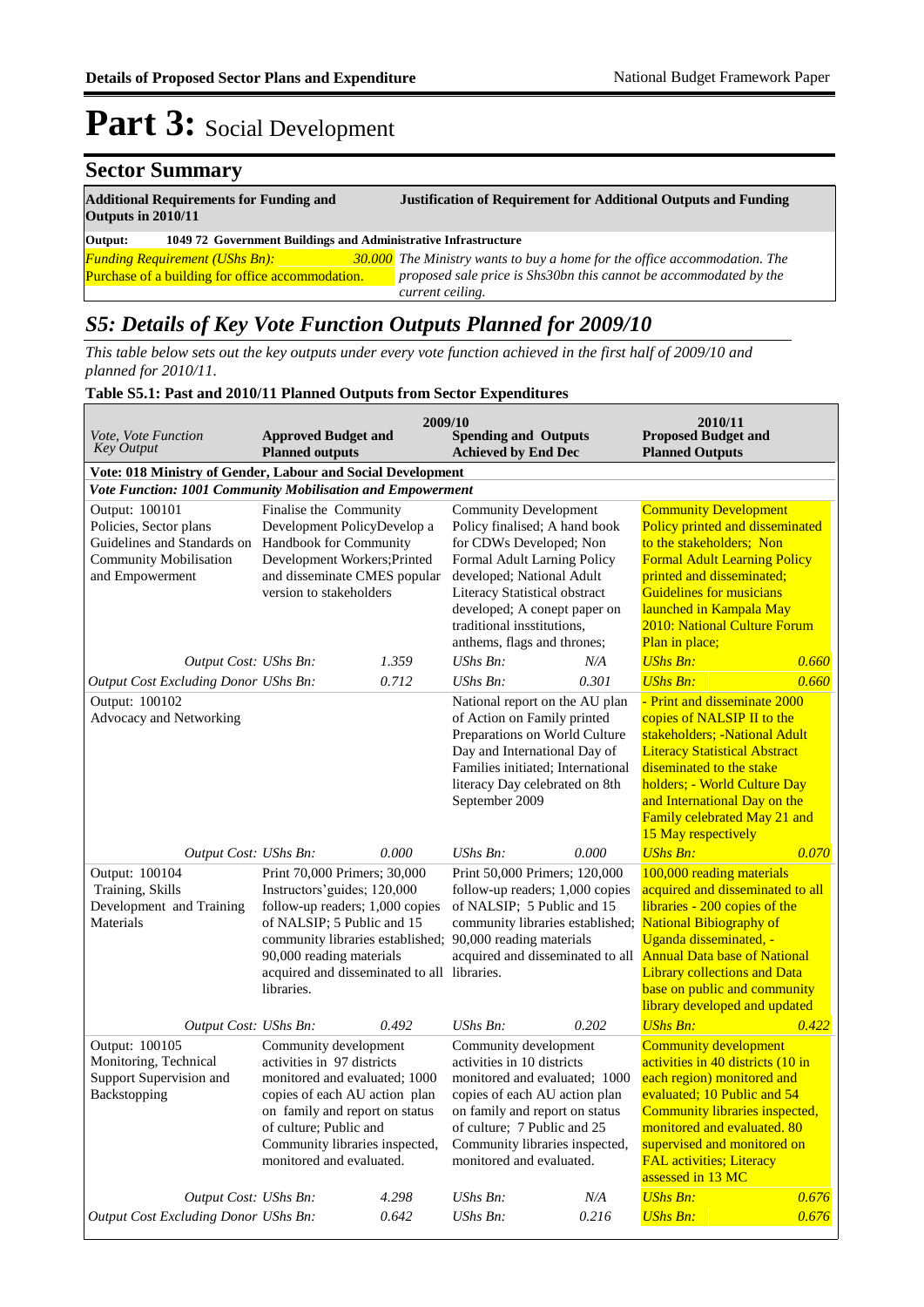| Vote, Vote Function<br><b>Key Output</b>                                                                                                                                                                                                                                   | <b>Approved Budget and</b><br><b>Planned outputs</b>                                                                                                                                                                                   | 2009/10                                                                                                        | <b>Spending and Outputs</b><br><b>Achieved by End Dec</b>                                                                                                                                                                                       |                                                                                                                                                                                                | 2010/11<br><b>Proposed Budget and</b><br><b>Planned Outputs</b>                                                                                                                                                                                                                                   |       |
|----------------------------------------------------------------------------------------------------------------------------------------------------------------------------------------------------------------------------------------------------------------------------|----------------------------------------------------------------------------------------------------------------------------------------------------------------------------------------------------------------------------------------|----------------------------------------------------------------------------------------------------------------|-------------------------------------------------------------------------------------------------------------------------------------------------------------------------------------------------------------------------------------------------|------------------------------------------------------------------------------------------------------------------------------------------------------------------------------------------------|---------------------------------------------------------------------------------------------------------------------------------------------------------------------------------------------------------------------------------------------------------------------------------------------------|-------|
| Output: 100151<br>Support (monthly grants for<br>12 Traditional Leaders)<br>provided                                                                                                                                                                                       | 10 traiditional / cultural leaders                                                                                                                                                                                                     |                                                                                                                | - 10 traiditional / cultural<br>leaders supported with<br>Shs0.300bn                                                                                                                                                                            |                                                                                                                                                                                                | - 11 traiditional / cultural<br>leaders supported with<br>Shs0.600bn - Support to<br><b>Rwenzuru King</b>                                                                                                                                                                                         |       |
| Output Cost: UShs Bn:                                                                                                                                                                                                                                                      |                                                                                                                                                                                                                                        | 0.600                                                                                                          | $UShs Bn$ :                                                                                                                                                                                                                                     | 0.270                                                                                                                                                                                          | <b>UShs Bn:</b>                                                                                                                                                                                                                                                                                   | 0.925 |
| Output: 100152<br>Support to National Library<br>of Uganda (Development<br>Project, Wage and Non<br>Wage Subvention)                                                                                                                                                       | National Libraries supported<br>with shs100m                                                                                                                                                                                           |                                                                                                                | National Libraries supported<br>with: Shs0.129bn for wage<br>subvention; Shs0.075bn for<br>N/Wage Subvention:<br>Shs0.050bn for Development<br>activities                                                                                       |                                                                                                                                                                                                | <b>National Libraries supported</b><br>with: $Shs0.259bn$ for wage<br>subvention; Shs0.150bn for<br><b>N/Wage Subvention:</b><br>Shs0.100bn for Development<br>activities                                                                                                                         |       |
| Output Cost: UShs Bn:                                                                                                                                                                                                                                                      |                                                                                                                                                                                                                                        | 0.446                                                                                                          | $UShs Bn$ :                                                                                                                                                                                                                                     | 0.223                                                                                                                                                                                          | <b>UShs Bn:</b>                                                                                                                                                                                                                                                                                   | 0.446 |
| Output: 100153<br>Support to the Promotion of Centre<br>Culture and family provided                                                                                                                                                                                        |                                                                                                                                                                                                                                        |                                                                                                                | - Support to the natioanl Culture National Culture Centre with:<br>- Shs0.023bn for wage                                                                                                                                                        |                                                                                                                                                                                                | <b>National Culture Centre with:</b><br>- Shs0.027bn for wage                                                                                                                                                                                                                                     |       |
|                                                                                                                                                                                                                                                                            |                                                                                                                                                                                                                                        |                                                                                                                | subvention;                                                                                                                                                                                                                                     |                                                                                                                                                                                                | subvention;                                                                                                                                                                                                                                                                                       |       |
| Output Cost: UShs Bn:<br>Output: 100175<br><b>Purchase of Motor Vehicles</b>                                                                                                                                                                                               | <b>Purchase of Vehicles</b>                                                                                                                                                                                                            | 0.027                                                                                                          | UShs Bn:<br>NA                                                                                                                                                                                                                                  | 0.007                                                                                                                                                                                          | <b>UShs Bn:</b><br><b>Purchase of 3 Vehicles</b>                                                                                                                                                                                                                                                  | 0.047 |
| and Other Transport<br>Equipment                                                                                                                                                                                                                                           |                                                                                                                                                                                                                                        |                                                                                                                |                                                                                                                                                                                                                                                 |                                                                                                                                                                                                |                                                                                                                                                                                                                                                                                                   |       |
| Output Cost: UShs Bn:                                                                                                                                                                                                                                                      |                                                                                                                                                                                                                                        | 0.488                                                                                                          | $UShs Bn$ :                                                                                                                                                                                                                                     | N/A                                                                                                                                                                                            | <b>UShs Bn:</b>                                                                                                                                                                                                                                                                                   | 0.391 |
| Output Cost Excluding Donor UShs Bn:                                                                                                                                                                                                                                       |                                                                                                                                                                                                                                        | 0.391                                                                                                          | $UShs Bn$ :                                                                                                                                                                                                                                     | 0.036                                                                                                                                                                                          | <b>UShs Bn:</b>                                                                                                                                                                                                                                                                                   | 0.391 |
| Output: 100176<br>Purchase of Office and ICT<br>Equipment, including<br>Software                                                                                                                                                                                           | Procurement of assorted IT and<br>Office Equipment                                                                                                                                                                                     |                                                                                                                | NA                                                                                                                                                                                                                                              |                                                                                                                                                                                                | Not reported                                                                                                                                                                                                                                                                                      |       |
| Output Cost: UShs Bn:                                                                                                                                                                                                                                                      |                                                                                                                                                                                                                                        | 0.000                                                                                                          | UShs $Bn$ :                                                                                                                                                                                                                                     | 0.000                                                                                                                                                                                          | <b>UShs Bn:</b>                                                                                                                                                                                                                                                                                   | 0.012 |
| <b>Vote Function Cost</b>                                                                                                                                                                                                                                                  | <b>UShs Bn:</b>                                                                                                                                                                                                                        | 8.909                                                                                                          | <b>UShs Bn:</b>                                                                                                                                                                                                                                 | N/A                                                                                                                                                                                            | <b>UShs Bn:</b>                                                                                                                                                                                                                                                                                   | 3.649 |
| VF Cost Excluding Donor                                                                                                                                                                                                                                                    | <b>UShs Bn</b>                                                                                                                                                                                                                         | 4.509                                                                                                          | <b>UShs Bn</b>                                                                                                                                                                                                                                  | 1.255                                                                                                                                                                                          | <b>UShs Bn</b>                                                                                                                                                                                                                                                                                    | 3.649 |
| Vote Function: 1002 Mainstreaming Gender and Rights                                                                                                                                                                                                                        |                                                                                                                                                                                                                                        |                                                                                                                |                                                                                                                                                                                                                                                 |                                                                                                                                                                                                |                                                                                                                                                                                                                                                                                                   |       |
| Output: 100201<br>Policies, Guidelines and<br>Gender & Other Social Dev't RH; Treatment of and<br>Concerns                                                                                                                                                                 | Disseminate UGP operational<br>Guidelines and Gender<br>Standards for mainstreaming mainstreaming guidelines for<br>protection against sexual and<br>gender-based violence and other and - Draft Equity Strategy<br>harmful practices. |                                                                                                                | - Draft Gender Mainstreaming<br>Guidelines in place and Gender<br>mainstreaming guidelines on<br>RH disseminated; - HIV<br>Strategic Plan completed; -<br>Paper and a State Report on<br>children Rights; - SGBV<br>supported in five districts |                                                                                                                                                                                                | - Print and disseminate 5000<br>copies of the Gender<br><b>Mainstreaming Guidelines (300</b><br>copies for the Ministry, 200<br>copies to Sector Ministries,<br>3000 copies to Local<br>Governments, 500 copies to<br>Parliament, and 1000 copies to<br><b>Civil Society and other partners</b> ) |       |
| Output Cost: UShs Bn:                                                                                                                                                                                                                                                      |                                                                                                                                                                                                                                        | 1.554                                                                                                          | UShs Bn:                                                                                                                                                                                                                                        | N/A                                                                                                                                                                                            | <b>UShs Bn:</b>                                                                                                                                                                                                                                                                                   | 0.179 |
| Output Cost Excluding Donor UShs Bn:                                                                                                                                                                                                                                       |                                                                                                                                                                                                                                        | 0.224                                                                                                          | UShs Bn:                                                                                                                                                                                                                                        | 0.066                                                                                                                                                                                          | <b>UShs Bn:</b>                                                                                                                                                                                                                                                                                   | 0.179 |
| Output: 100204<br>International Womens day<br>Promotion of Gender and<br>March 2010; Prepare the status<br><b>Rights Equality and Equity</b><br>report on Beijing +10 and<br>CEDAW; Reproductive rights<br>promoted and demand for RH<br>services created in 12 districts. |                                                                                                                                                                                                                                        | Annual GOU Report on the<br>African Union Solemn<br>Declaration prepared and<br>submitted to the African Union |                                                                                                                                                                                                                                                 | <b>Annual GOU Report on the</b><br><b>African Union Solemn</b><br>Declaration prepared and<br>submitted to the African Union<br><b>Subvention to Equal</b><br><b>Opportunities Commission.</b> |                                                                                                                                                                                                                                                                                                   |       |
| Output Cost: UShs Bn:                                                                                                                                                                                                                                                      |                                                                                                                                                                                                                                        | 0.416                                                                                                          | UShs Bn:                                                                                                                                                                                                                                        | N/A                                                                                                                                                                                            | <b>UShs Bn:</b>                                                                                                                                                                                                                                                                                   | 2.091 |
| <b>Output Cost Excluding Donor UShs Bn:</b>                                                                                                                                                                                                                                |                                                                                                                                                                                                                                        | 0.307                                                                                                          | UShs Bn:                                                                                                                                                                                                                                        | 0.057                                                                                                                                                                                          | <b>UShs Bn:</b>                                                                                                                                                                                                                                                                                   | 2.091 |
|                                                                                                                                                                                                                                                                            |                                                                                                                                                                                                                                        |                                                                                                                |                                                                                                                                                                                                                                                 |                                                                                                                                                                                                |                                                                                                                                                                                                                                                                                                   |       |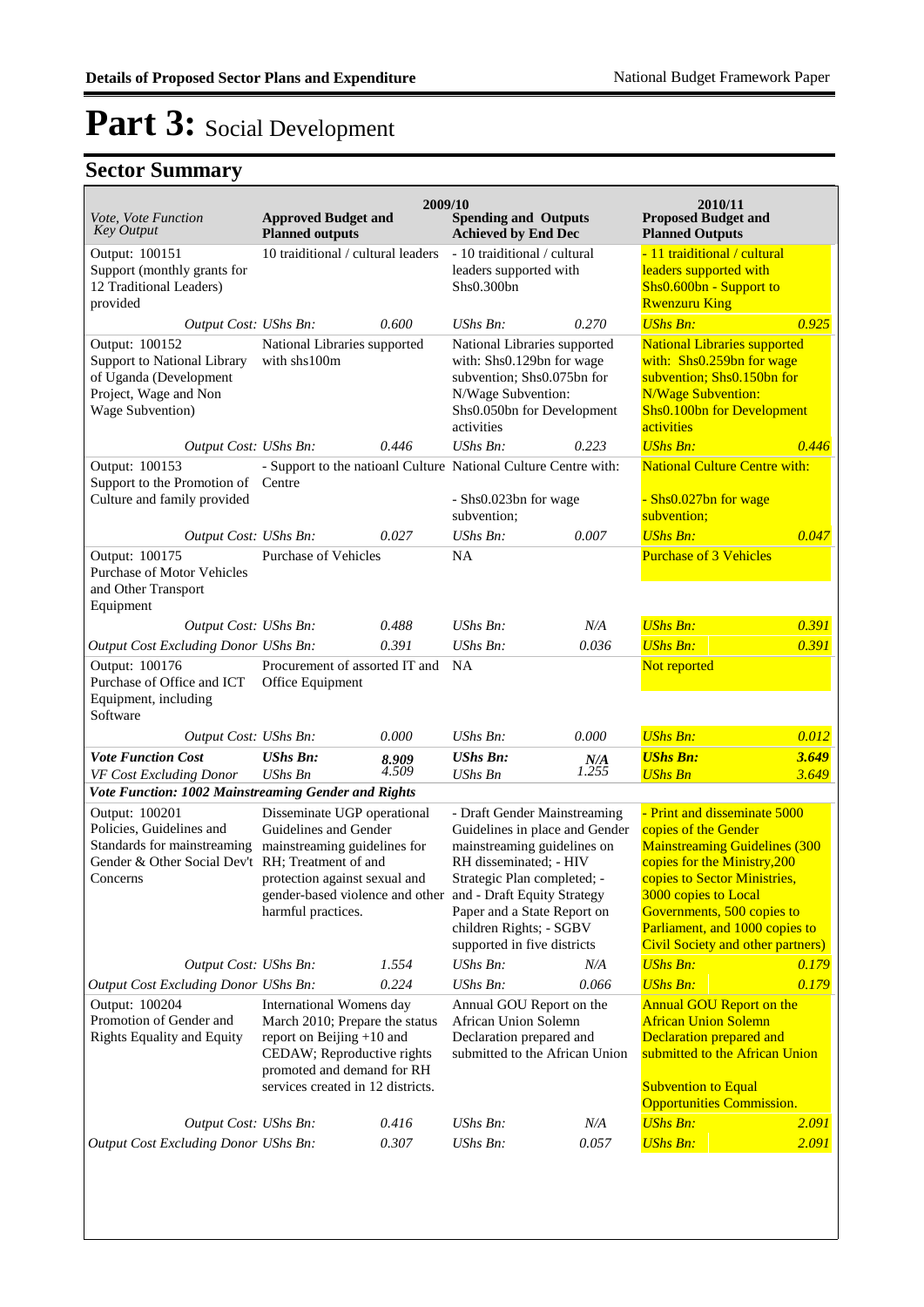## **Sector Summary**

Policies, Guidelines, Laws,

| 2009/10<br>2010/11                                                                                                   |                                                                                                                                                                                                                                       |                |                                                                                                                                                                                                                                                                                 |              |                                                                                                                                                                                                                                                                                    |                |  |
|----------------------------------------------------------------------------------------------------------------------|---------------------------------------------------------------------------------------------------------------------------------------------------------------------------------------------------------------------------------------|----------------|---------------------------------------------------------------------------------------------------------------------------------------------------------------------------------------------------------------------------------------------------------------------------------|--------------|------------------------------------------------------------------------------------------------------------------------------------------------------------------------------------------------------------------------------------------------------------------------------------|----------------|--|
| Vote, Vote Function<br><b>Key Output</b>                                                                             | <b>Approved Budget and</b><br><b>Planned outputs</b>                                                                                                                                                                                  |                | <b>Spending and Outputs</b><br><b>Achieved by End Dec</b>                                                                                                                                                                                                                       |              | <b>Proposed Budget and</b><br><b>Planned Outputs</b>                                                                                                                                                                                                                               |                |  |
| Output: 100251<br><b>Support to National</b><br>Women's Council and the<br>Kapchorwa Women<br>Development Group      | Support to the National women<br>Council.                                                                                                                                                                                             |                | - Support to the National<br>Women Council with<br>Shs0.0475bn for wage<br>subvention and Shs0,400bn for<br>non wage subvention to monitor<br>women activities; - Support to<br>the REACH NGO with<br>Shs0.100bn to monitor FGM<br>activities in the Kapuchworwa<br>region;     |              | - Support to the National<br><b>Women Council with</b><br>Shs0.085bn for wage<br>subvention and Shs0.870bn for<br>non wage subvention to monitor<br>women activities; - Support to<br>the REACH NGO with<br>Shs0.200bn to monitor FGM<br>activities in the Kapuchworwa<br>region;l |                |  |
| Output Cost: UShs Bn:<br><b>Vote Function Cost</b>                                                                   | <b>UShs Bn:</b>                                                                                                                                                                                                                       | 1.000          | UShs Bn:<br><b>UShs Bn:</b>                                                                                                                                                                                                                                                     | 0.491        | <b>UShs Bn:</b><br><b>UShs Bn:</b>                                                                                                                                                                                                                                                 | 1.156<br>3.425 |  |
| VF Cost Excluding Donor                                                                                              | <b>UShs Bn</b>                                                                                                                                                                                                                        | 2.970<br>1.531 | <b>UShs Bn</b>                                                                                                                                                                                                                                                                  | N/A<br>0.614 | <b>UShs Bn</b>                                                                                                                                                                                                                                                                     | 2.258          |  |
| Vote Function: 1003 Promotion of Labour Productivity and Employment                                                  |                                                                                                                                                                                                                                       |                |                                                                                                                                                                                                                                                                                 |              |                                                                                                                                                                                                                                                                                    |                |  |
| Output: 100301<br>Policies, Regulation / Laws<br>and Guidelines on Labour                                            | Action Plan for the youth<br>employment; Final regulations<br>for the labour laws; Laws<br>Productivity and Employment disseminated; simplified version<br>of the laws in the local<br>languages; The tripartite charter<br>finalise. |                | The action plan for the youth<br>employment has been finalised-<br>Final regulations for the labour<br>laws (5) developed; Labour<br>Laws have disseminated;<br>Simplified version of the<br>Labour laws in the local<br>languages printed; The tripartite<br>charter finalised |              | <b>Consultation meetings held;</b><br>Procurement of a consultant for<br>the rewiew of the regulations;<br>Printing of the lwas; procuring<br>of the courier services                                                                                                              |                |  |
| Output Cost: UShs Bn:                                                                                                |                                                                                                                                                                                                                                       | 0.760          | UShs Bn:                                                                                                                                                                                                                                                                        | 0.192        | <b>UShs Bn:</b>                                                                                                                                                                                                                                                                    | 0.627          |  |
| Output: 100302<br>Inspection of Workplaces<br>and Investigation of<br>Occupational Diseases and<br>Accidents at Work | Investigate and settle labour<br>complaintd                                                                                                                                                                                           |                | 234 work places inspected and<br>investigated of the occupational<br>disease and accidents mainly<br>around kampala                                                                                                                                                             |              | <b>Inspect 734 work places</b><br>investigate occupational disease<br>and accidents workplaces                                                                                                                                                                                     |                |  |
| Output Cost: UShs Bn:                                                                                                |                                                                                                                                                                                                                                       | 0.443          | UShs Bn:                                                                                                                                                                                                                                                                        | 0.039        | <b>UShs Bn:</b>                                                                                                                                                                                                                                                                    | 0.525          |  |
| Output: 100303<br>Compesation of Government which 200 are statutory)-<br>Workers                                     | - Inspect 700 workplaces (of<br>Workplace investigated<br>accidents                                                                                                                                                                   |                | 350 work places inspected of<br>which 50 were statutory                                                                                                                                                                                                                         |              | - Inspect 864 workplaces (of<br>which 200 are statutory)-<br>Workplace investigated<br>accidents                                                                                                                                                                                   |                |  |
| Output Cost: UShs Bn:<br>Output: 100304                                                                              | 5000 labour complaints                                                                                                                                                                                                                | 0.500          | $UShs$ $Bn$ :<br>1000 labour complaints                                                                                                                                                                                                                                         | 0.407        | <b>UShs Bn:</b><br>Register all the labour                                                                                                                                                                                                                                         | 0.000          |  |
| Settlement of Complaints on registered, 75% labour<br>Non-Observance of Working complaints Settled.<br>Conditions    |                                                                                                                                                                                                                                       |                | registered, 700 labour<br>complaints Settled.                                                                                                                                                                                                                                   |              | complaints, and clear 50% of<br>the labour complaints                                                                                                                                                                                                                              |                |  |
| Output Cost: UShs Bn:                                                                                                |                                                                                                                                                                                                                                       | 0.456          | UShs Bn:                                                                                                                                                                                                                                                                        | 0.103        | <b>UShs Bn:</b>                                                                                                                                                                                                                                                                    | 0.566          |  |
| Output: 100305<br>Arbitration of Labour<br>Disputes (Industrial Court)                                               | 8% of the backlog of labour<br>disputes / cases cleared, 10<br>labour disputes / cases                                                                                                                                                |                | 0% of the backlog of labour<br>disputes /cases cleared, No<br>labour disputes / cases<br>$UShs Bn$ :                                                                                                                                                                            |              | 100% of the backlog of labour<br>disputes /cases cleared, All<br>labour disputes / cases<br>arbitrated by the industrial court. arbitrated by the industrial court. arbitrated by the industrial court<br>since it Is going to be<br>operational.<br><b>UShs Bn:</b>               |                |  |
| Output Cost: UShs Bn:<br>Output: 100351                                                                              |                                                                                                                                                                                                                                       | 0.196          | The International Labour                                                                                                                                                                                                                                                        | 0.051        | <b>Attend the International Labour</b>                                                                                                                                                                                                                                             | 0.196          |  |
| of International<br>Organisations (ILO,<br>ARLAC, EAC) made                                                          | Attend theInternational Labour<br>Contribution to Membership conferences and subscription<br>fees paid                                                                                                                                |                | conferences attended and the<br>subscription fees paid.                                                                                                                                                                                                                         |              | conferences and subscription<br>fees paid                                                                                                                                                                                                                                          |                |  |
| Output Cost: UShs Bn:                                                                                                |                                                                                                                                                                                                                                       | 0.000          | UShs Bn:                                                                                                                                                                                                                                                                        | 0.000        | <b>UShs Bn:</b>                                                                                                                                                                                                                                                                    | 0.010          |  |
| <b>Vote Function Cost</b>                                                                                            | <b>UShs Bn:</b>                                                                                                                                                                                                                       | 2.355          | <b>UShs Bn:</b>                                                                                                                                                                                                                                                                 | 0.792        | <b>UShs Bn:</b>                                                                                                                                                                                                                                                                    | 1.923          |  |
| Vote Function: 1004 Social Protection for Vulnerable Groups                                                          |                                                                                                                                                                                                                                       |                |                                                                                                                                                                                                                                                                                 |              |                                                                                                                                                                                                                                                                                    |                |  |
| Output: 100401                                                                                                       | Policy and the Action Plan on                                                                                                                                                                                                         |                |                                                                                                                                                                                                                                                                                 |              | - Printed 4,000 copies of policy - A consultative workshop on                                                                                                                                                                                                                      |                |  |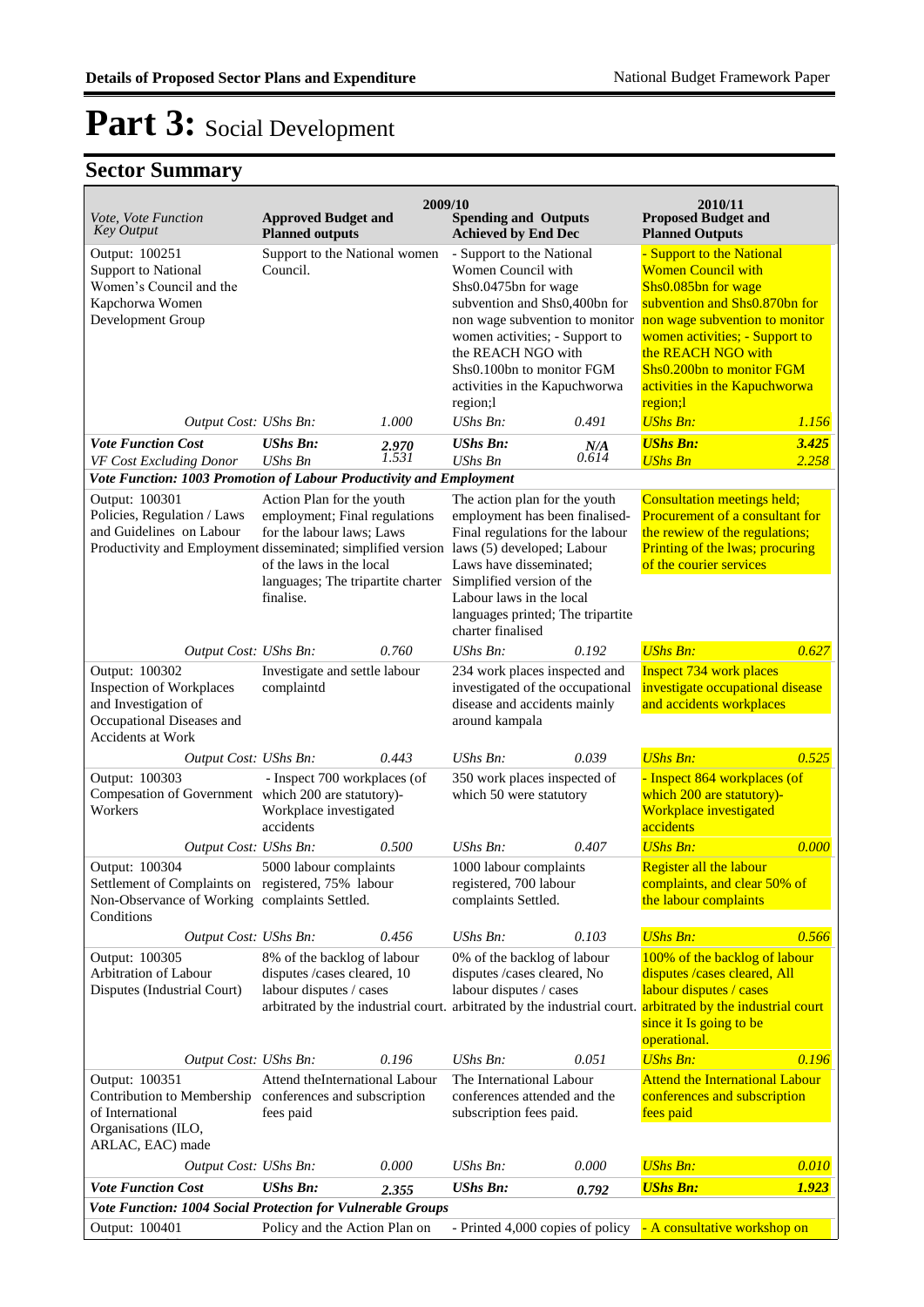| Vote, Vote Function<br><b>Key Output</b>                                               | <b>Approved Budget and</b><br><b>Planned outputs</b>                                                                                                                                                                                                                     | 2009/10 | <b>Spending and Outputs</b><br><b>Achieved by End Dec</b>                                                                                                                                                                                                                                      |       | 2010/11<br><b>Proposed Budget and</b><br><b>Planned Outputs</b>                                                                                                                                                                                                                     |              |
|----------------------------------------------------------------------------------------|--------------------------------------------------------------------------------------------------------------------------------------------------------------------------------------------------------------------------------------------------------------------------|---------|------------------------------------------------------------------------------------------------------------------------------------------------------------------------------------------------------------------------------------------------------------------------------------------------|-------|-------------------------------------------------------------------------------------------------------------------------------------------------------------------------------------------------------------------------------------------------------------------------------------|--------------|
| <b>Regulations and Standards</b><br>on Vulnerable Groups<br>Output Cost: UShs Bn:      | Youth; National Plan of Action<br>on Disability Policy; Guidelines<br>to implement policies on<br>Disability and Older Persons;<br>Standards on delivery of youth<br>friendly services.<br>0.326                                                                         |         | for the older persons; -<br>Launched Policy for older<br>perosns on 1st October 2009 -<br>Held a workshop to generate<br>relevant topics for manual on<br>social gerontology<br>$UShs Bn$ :<br>0.094                                                                                           |       | the draft National Council for<br>Older Persons held; - A Draft<br>manual on Social Gerontology<br>developed; - 1,000 copies of<br>the Manual on Gerontology<br>printed and disseminated.<br><b>UShs Bn:</b>                                                                        |              |
| Output: 100402                                                                         | Street Children withdrawn from<br>the streets, rehabilitated and<br>settled in the communities.                                                                                                                                                                          |         | 556 street children withdrawn.                                                                                                                                                                                                                                                                 |       | 1300 street children                                                                                                                                                                                                                                                                | 0.357        |
| Output Cost: UShs Bn:                                                                  |                                                                                                                                                                                                                                                                          | 0.485   | UShs Bn:                                                                                                                                                                                                                                                                                       | 0.416 | <b>UShs Bn:</b>                                                                                                                                                                                                                                                                     | 0.714        |
| Output: 100403<br>Monitoring and Evaluation<br>of Programmes for<br>Vulnerable Groups  | Monitor youth and children<br>programmes in 24 LGs;<br>Monitor and Evaluate CBR<br>activities in the 13 districts; 9<br>project districts and 20 youth<br>activities in other districts                                                                                  |         | - 19 Institutions (Children,<br>Youth & PWDs) in the Ministry<br>and 35 LGs (19 are PCY project<br>districts) provided with<br>technical support supervision,<br>monitored and evaluated; -<br>The Status of over 200 babies &<br>children homes nationwide<br>assessed.                       |       | - 19 Institutions (Children,<br>Youth & PWDs) in the Ministry<br>and 80 LGs (25 are PCY project<br>districts) provided with<br>technical support supervision,<br>monitored and evaluated; -<br>The Status of over 200 babies &<br>children homes nationwide<br>assessed.            |              |
| Output Cost: UShs Bn:                                                                  |                                                                                                                                                                                                                                                                          | 0.746   | UShs Bn:                                                                                                                                                                                                                                                                                       | N/A   | <b>UShs Bn:</b>                                                                                                                                                                                                                                                                     | 0.055        |
| Output Cost Excluding Donor UShs Bn:                                                   |                                                                                                                                                                                                                                                                          | 0.371   | UShs Bn:                                                                                                                                                                                                                                                                                       | 0.208 | <b>UShs Bn:</b>                                                                                                                                                                                                                                                                     | 0.055        |
| Output: 100404<br>Training and Skills<br>Development                                   |                                                                                                                                                                                                                                                                          |         | - Supported 252 Youth trained<br>in vocational skills in 19 project<br>districts - 180 youth trained in<br>entrepreneurship and business<br>skills in 4 districts; Kanungu,<br>Kayunga, Tororo and Mpigi                                                                                       |       | - Vocational skills training of<br>435 youth supported in the 19<br>PCY districts and 5 other<br>districts; $-480$ youth in 12<br>districts trained<br><b>Entrepreneurship and business</b><br>skills; - Education & Skills<br>training for Vulnerable in<br>Ministry institutions. |              |
| Output Cost: UShs Bn:                                                                  |                                                                                                                                                                                                                                                                          | 0.000   | UShs Bn:                                                                                                                                                                                                                                                                                       | 0.000 | <b>UShs Bn:</b>                                                                                                                                                                                                                                                                     | 0.339        |
| Output: 100405<br>Empowerment, Support,<br>Care and Protection of<br>Vulnerable Groups | 63,875 of maize flour, 31937kg<br>of beans, assortment medicare<br>for 350 children; Train 400<br>PWDs in vocational skills;<br>Train CDOs to support and care<br>12 youth corners at Healthy<br>centre III and IV.                                                      |         | - 97 youth groups, and 22 youth<br>projects supported; - 1,400<br>Annual PCY Calendars; 5,000<br>flyers printed; - International<br>Youth Day celebrated in<br>for PWDs; Capacity building of Luwero district - 32 juveniles<br>and 27 abandoned/lost children<br>settled in their communities |       | - 216 youth groups in 25<br>districts (19 project and 6 other<br>districts) supported; - 1,400<br>PCY annual calendars printed;<br>$-5,000$ flyers, 1 skit on youth &<br>drug/susbstance abuse<br>produced; - 127 (58<br>abandoned/lost and 59 juvenile)<br>settled                 |              |
| Output Cost: UShs Bn:                                                                  |                                                                                                                                                                                                                                                                          | 0.928   | <b>UShs Bn:</b>                                                                                                                                                                                                                                                                                | 0.351 | <b>UShs Bn:</b>                                                                                                                                                                                                                                                                     | 4.027        |
| Output: 100451<br>Programmes for Vulnerable<br>Groups (NCC, NYC, NCD)                  | Mobilise programmes for the<br>Mobilisation and Monitoring vulnerable groups in 80 districts<br>(NDC); 100,000 youth<br>mobilised for ASRH; Financial<br>and logistical support to 380<br>individual and 304 youth<br>groups in 19 PCY districts and<br>other districts. |         | - NYC supported with Shs0,074<br>bn as wage subvention and<br>Shs0.500bn non wage<br>subvention to mobilise,<br>monitored and evaluate<br>programmes for children and<br>youth countrywide; - NCC<br>supported with Shs0.195bn as<br>wage & Shs0.75bn as non wage<br>to monitor children       |       | wage subvention and Shs1.00bn<br>non wage subvention to<br>mobilise, monitored and<br>evaluate programmes for<br>children and youth countrywide;<br>- NCC supported with<br>Shs0.384bn as wage $&$<br>Shs0.150bn as non wage to<br>monitor children                                 |              |
| Output Cost: UShs Bn:                                                                  |                                                                                                                                                                                                                                                                          | 1.817   | <b>UShs Bn:</b>                                                                                                                                                                                                                                                                                | 0.908 | <b>UShs Bn:</b>                                                                                                                                                                                                                                                                     | <i>1.977</i> |
|                                                                                        |                                                                                                                                                                                                                                                                          |         |                                                                                                                                                                                                                                                                                                |       |                                                                                                                                                                                                                                                                                     |              |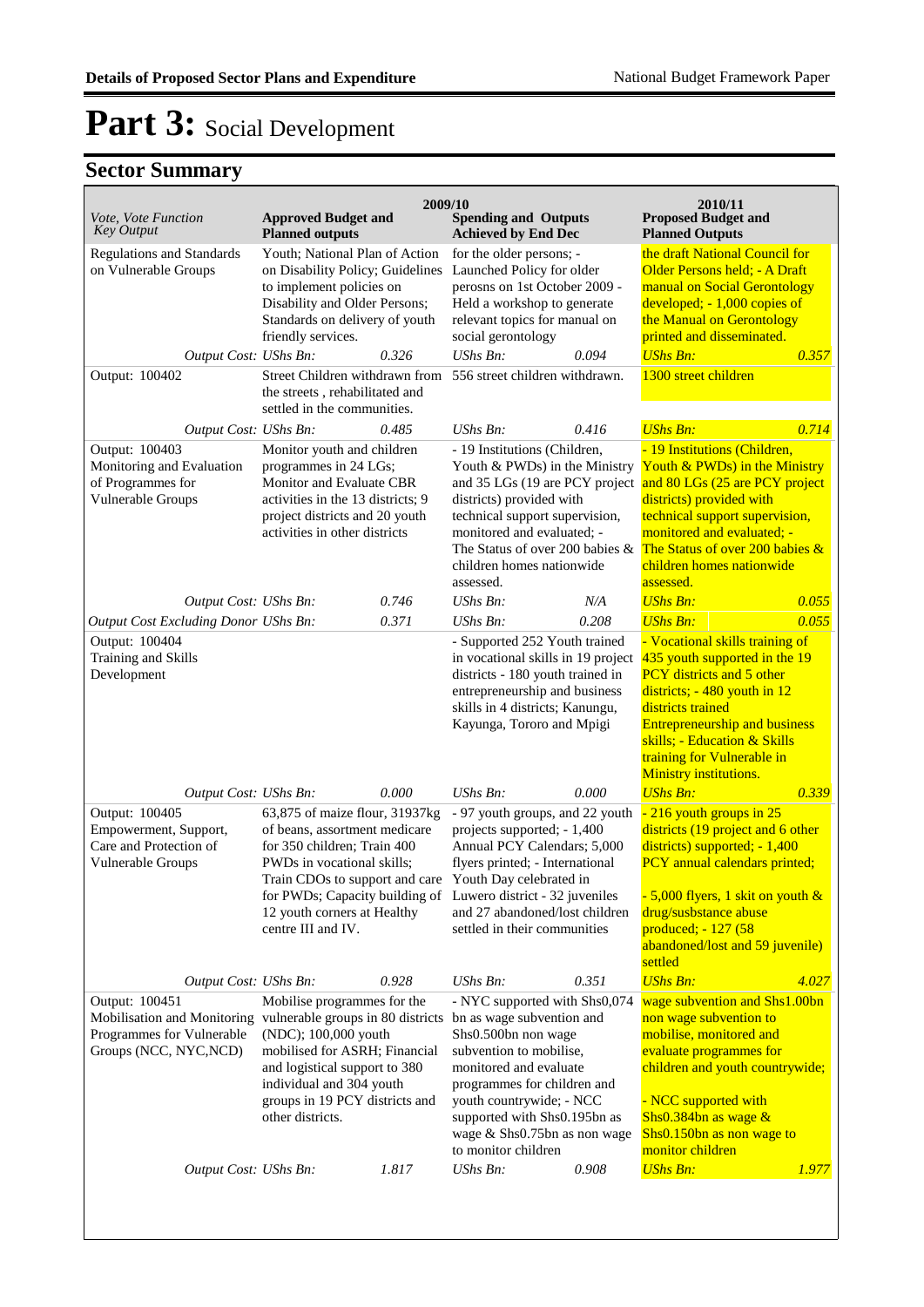| Vote, Vote Function<br><b>Key Output</b>                                                                                       | <b>Approved Budget and</b><br><b>Planned outputs</b>                                                                                                                                                                                        |                                                     | 2009/10<br><b>Spending and Outputs</b><br><b>Achieved by End Dec</b>                                                                                                                                                                                                     |                                                     | 2010/11<br><b>Proposed Budget and</b><br><b>Planned Outputs</b>                                                                                                                                                                                                     |                |
|--------------------------------------------------------------------------------------------------------------------------------|---------------------------------------------------------------------------------------------------------------------------------------------------------------------------------------------------------------------------------------------|-----------------------------------------------------|--------------------------------------------------------------------------------------------------------------------------------------------------------------------------------------------------------------------------------------------------------------------------|-----------------------------------------------------|---------------------------------------------------------------------------------------------------------------------------------------------------------------------------------------------------------------------------------------------------------------------|----------------|
| Output: 100452<br>Support to the Renovation<br>and Maintenance of<br><b>Rehabilitation Centres for</b><br>Vulnerable Groups    | Support 7 Rehabilitation<br>centres for the vulnerable<br>groups; Support 9 youth and<br>children institutions.                                                                                                                             |                                                     | - Welfare services (food,<br>medicare, utilities) provided to<br>accumulated 774 children in 5<br>institutions: Naguru, Fort Portal<br>and Mbale Remand Homes,<br>Naguru Reception Centre and<br>Kampirngisa National<br><b>Rehabilitation Centre</b>                    |                                                     | Welfare services (food,<br>medicare, utilities) provided to<br>accumulated 1,548 children in 5<br>institutions; Naguru, Fort Portal<br>and Mbale Remand Homes,<br><b>Naguru Reception Centre and</b><br><b>Kampirngisa National</b><br><b>Rehabilitation Centre</b> |                |
| Output Cost: UShs Bn:                                                                                                          |                                                                                                                                                                                                                                             | 0.899                                               | $UShs Bn$ :                                                                                                                                                                                                                                                              | 0.184                                               | <b>UShs Bn:</b>                                                                                                                                                                                                                                                     | 0.712          |
| Output: 100475<br><b>Purchase of Motor Vehicles</b><br>and Other Transport<br>Equipment                                        |                                                                                                                                                                                                                                             |                                                     | Retooling of the project<br>districts; Purchasing of a motor<br>vehicles for each of the 19<br>project districts initiated; Fuel<br>& lubricants for 10 project<br>vehicles                                                                                              |                                                     | NA                                                                                                                                                                                                                                                                  |                |
| Output Cost: UShs Bn:                                                                                                          |                                                                                                                                                                                                                                             | 0.015                                               | UShs Bn:                                                                                                                                                                                                                                                                 | 0.004                                               | <b>UShs Bn:</b>                                                                                                                                                                                                                                                     | 0.000          |
| Output: 100476<br>Purchase of Office and ICT<br>Equipment, including<br>Software                                               |                                                                                                                                                                                                                                             |                                                     | <b>NA</b>                                                                                                                                                                                                                                                                |                                                     | Not reported                                                                                                                                                                                                                                                        |                |
| Output Cost: UShs Bn:                                                                                                          |                                                                                                                                                                                                                                             | 0.000                                               | $UShs Bn$ :                                                                                                                                                                                                                                                              | 0.000                                               | <b>UShs Bn:</b>                                                                                                                                                                                                                                                     | 0.054          |
| <b>Vote Function Cost</b><br>VF Cost Excluding Donor<br>Vote Function: 1049 Policy, Planning and Support Services              | <b>UShs Bn:</b><br><b>UShs Bn</b>                                                                                                                                                                                                           | 5.464<br>5.089                                      | <b>UShs Bn:</b><br><b>UShs Bn</b>                                                                                                                                                                                                                                        | N/A<br>2.166                                        | <b>UShs Bn:</b><br><b>UShs Bn</b>                                                                                                                                                                                                                                   | 8.235<br>5.115 |
| Output: 104901                                                                                                                 |                                                                                                                                                                                                                                             |                                                     |                                                                                                                                                                                                                                                                          |                                                     | <b>Estimates of Revenue and</b>                                                                                                                                                                                                                                     |                |
| Policy, Consultation,<br>Planning, Resource<br>Mobilisation and Monitoring district; Ministry activities<br>Services           | <b>Budget; Annual Performance</b><br>Plan; Guidelines; SDIP and<br>Sector Grant Guidelines for the<br>monitored quarterly                                                                                                                   |                                                     | - Budget Framework Paper and<br>Estimates of Revenue and<br>expenditure for Recurrent and<br>Development as well as the<br>Policy Statement for 2009<br>finalised; - Annual<br>performance Plan FY 2009/10<br>for the Ministry finalised and<br>submitted to Finance,; - |                                                     | expenditure for Recurrent and<br>Development as well as the<br><b>Policy Statement for 2010/11</b><br>finalised and submitted to the<br><b>Ministry of Finance Planning</b><br>and Economic Development<br>timely;                                                  |                |
| Output Cost: UShs Bn:                                                                                                          |                                                                                                                                                                                                                                             | 1.984                                               | $UShs Bn$ :                                                                                                                                                                                                                                                              | 0.731                                               | <b>UShs Bn:</b>                                                                                                                                                                                                                                                     | 1.783          |
| Output: 104902<br><b>Support Services (Finance</b><br>and Administration) to the<br>Ministry Provided<br>Output Cost: UShs Bn: | EOC secretariat; Staff trained<br>and inducted; Staff Welfare<br>paid; Utilities (rent, water,<br>electricity, telephone); Building<br>and vehicles maintained; Office<br>accommodation; IFMS and<br>internet services maintained.<br>4.409 |                                                     | - Staff welfare, Utilities, Rent,<br>allowances paid for; - Office<br>accommodation for Ministry<br>paid for; - IFMS and Internet<br>services maintained and<br>functional; - Allowances<br>(transport, lunch etc paid,<br>UShs Bn:<br>1.698                             |                                                     | - Staff welfare, Utilities, Rent,<br>allowances paid for; - Office<br>accommodation for Ministry<br>paid for; - IFMS and Internet<br>services maintained and<br>functional; - Allowances<br>(transport, lunch etc paid,<br><b>UShs Bn:</b><br>4.681                 |                |
| Output: 104903<br>Policies finalished<br>Ministerial and Top<br><b>Management Services</b>                                     |                                                                                                                                                                                                                                             | Logistics for entitled officers<br>processed timely |                                                                                                                                                                                                                                                                          | Logistics for entitled officers<br>processed timely |                                                                                                                                                                                                                                                                     |                |
| Provided<br>Output Cost: UShs Bn:                                                                                              |                                                                                                                                                                                                                                             | 1.687                                               | UShs Bn:                                                                                                                                                                                                                                                                 | 0.544                                               | <b>UShs Bn:</b>                                                                                                                                                                                                                                                     | 1.432          |
| Output: 104951<br>Support to the street children<br>activities                                                                 | No information provided                                                                                                                                                                                                                     |                                                     | Withdraw and settled 460<br>children and adults from the<br>Streets of Kampala City, and<br>other towns                                                                                                                                                                  |                                                     | Withdraw and settled 1460<br>children and adults from the<br><b>Streets of Kampala City, and</b><br>other towns                                                                                                                                                     |                |
| Output Cost: UShs Bn:                                                                                                          |                                                                                                                                                                                                                                             | 0.938                                               | $UShs Bn$ :                                                                                                                                                                                                                                                              | 0.441                                               | <b>UShs Bn:</b>                                                                                                                                                                                                                                                     | 0.938          |
|                                                                                                                                |                                                                                                                                                                                                                                             |                                                     |                                                                                                                                                                                                                                                                          |                                                     |                                                                                                                                                                                                                                                                     |                |